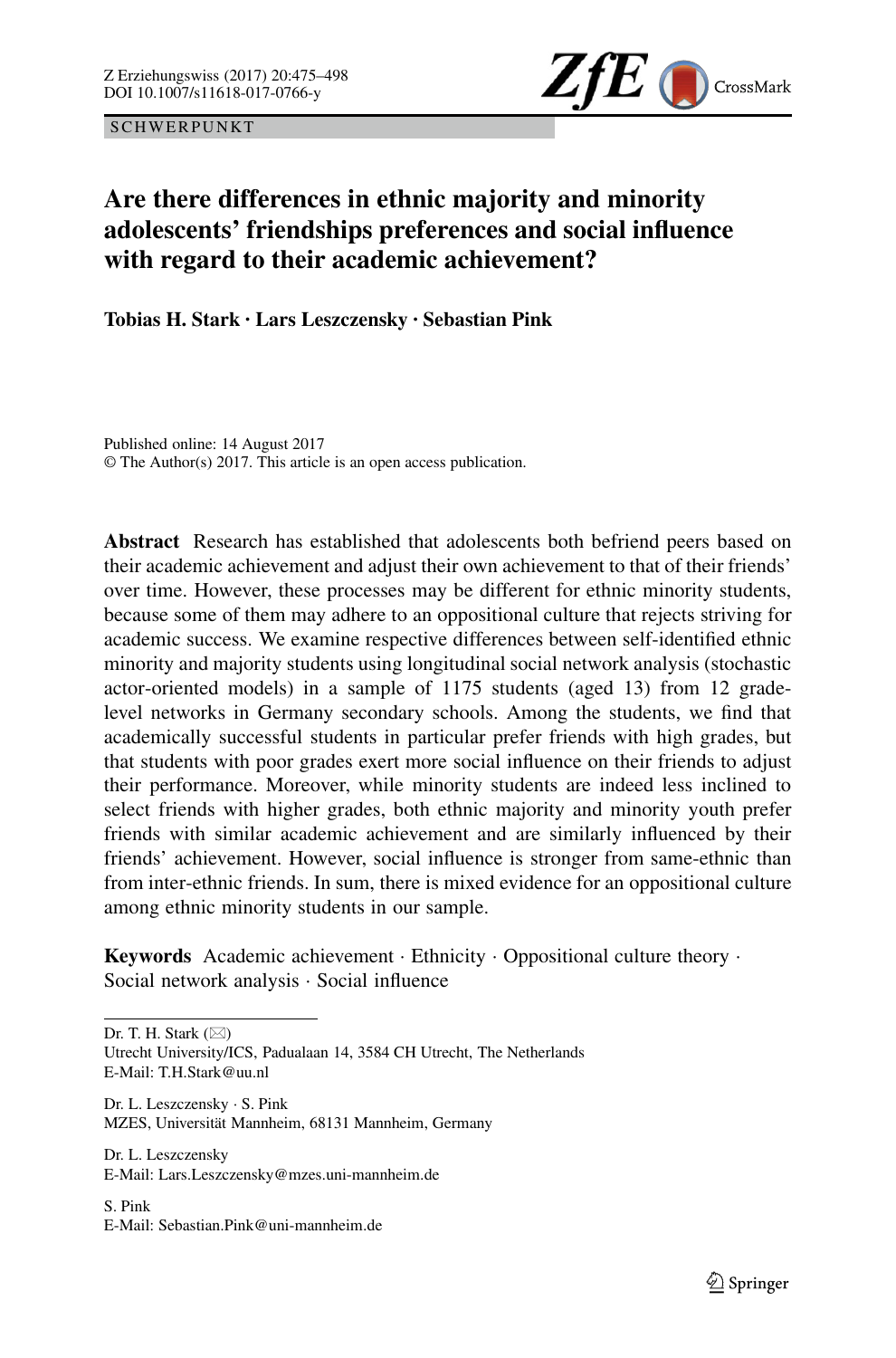# **Unterscheidet sich die Bedeutsamkeit von Schulleistungen für Freundschaftswahlen und soziale Beeinflussung zwischen Jugendlichen der ethnischen Mehrheit und ethnischen Minderheiten?**

**Zusammenfassung** Studien haben gezeigt, dass schulische Leistungen sowohl für die Entstehung von Freundschaften von Jugendlichen bedeutsam sind als auch wiederum von Freunden beeinflusst werden. Diese Prozesse könnten sich jedoch für Schüler der ethnischen Mehrheit und ethnischen Minderheiten unterscheiden, da einige von letzteren einer "oppositional culture" anhängen könnten, die dem Streben nach guten Noten im Weg steht. Wir untersuchen entsprechende Unterschiede zwischen sich selbst als Angehörige ethnischer Minderheiten bezeichnenden Jugendlichen und Jugendlichen der ethnischen Mehrheit mittels einer längsschnittlichen Netzwerkanalyse von 12 Jahrgangsnetzwerken in deutschen Schulen (1175 Schüler im Alter von 13 Jahren). Es zeigt sich, dass vor allem Schüler mit guten Noten Freunde mit guten Noten bevorzugen, Schüler mit schlechten Noten die Noten ihrer Freunde aber stärker beeinflussen. Schüler aus ethnischen Minderheiten neigen weniger stark dazu, Freunde mit guten Noten zu wählen. Sowohl Mehrheits- als auch Minderheitsschüler bevorzugen allerdings Freunde mit ähnlichen Schulleistungen, und beide werden in ähnlicher Weise von ihren Freunden beeinflusst. Freunde der gleichen ethnischen Herkunft beeinflussten Schulleistungen allerdings stärker als interethnische Freunde. Hinsichtlich einer "oppositional culture" fallen die Befunde demnach gemischt aus.

**Schlüsselwörter** Ethnizität · Oppositional Culture Theory · Schulleistungen · Soziale Netzwerkanalyse · Soziale Beeinflussung

# **1 Introduction**

Ethnic minority students in German schools show lower academic performance than their ethnic majority classmates, are more likely to repeat a school year, and have higher risk of being transferred to a school of a lower academic track (Siegert and Olszenka [2016\)](#page-23-0). These patterns are mirrored in many other European countries where ethnic minority groups disproportionally attend schools of the lower academic tracks. Various explanations for this disadvantaged position of ethnic minority students have been identified, most importantly referring to parental socioeconomic background (Heath et al. [2008;](#page-22-0) Dollmann [2016\)](#page-22-1), but also to language skills (Van de Werfhorst and Van Tubergen [2007\)](#page-23-1), teachers' expectations (Van den Bergh et al. [2010\)](#page-23-2), and school characteristics (Agirdag et al. [2012\)](#page-21-0).

Peer effects provide another potential explanation for ethnic minority students' lower academic performance. On the one hand, it has long been established that friends generally play an important role in the social, behavioral, and attitudinal development of adolescents because norms and behavioral expectations develop within friendship groups (Coleman [1988\)](#page-21-1). Friends influence each other's classroom engagement and school motivation (Kindermann [2007\)](#page-22-2) through providing information, modeling peer norms with regard to achievement, and reinforcing following of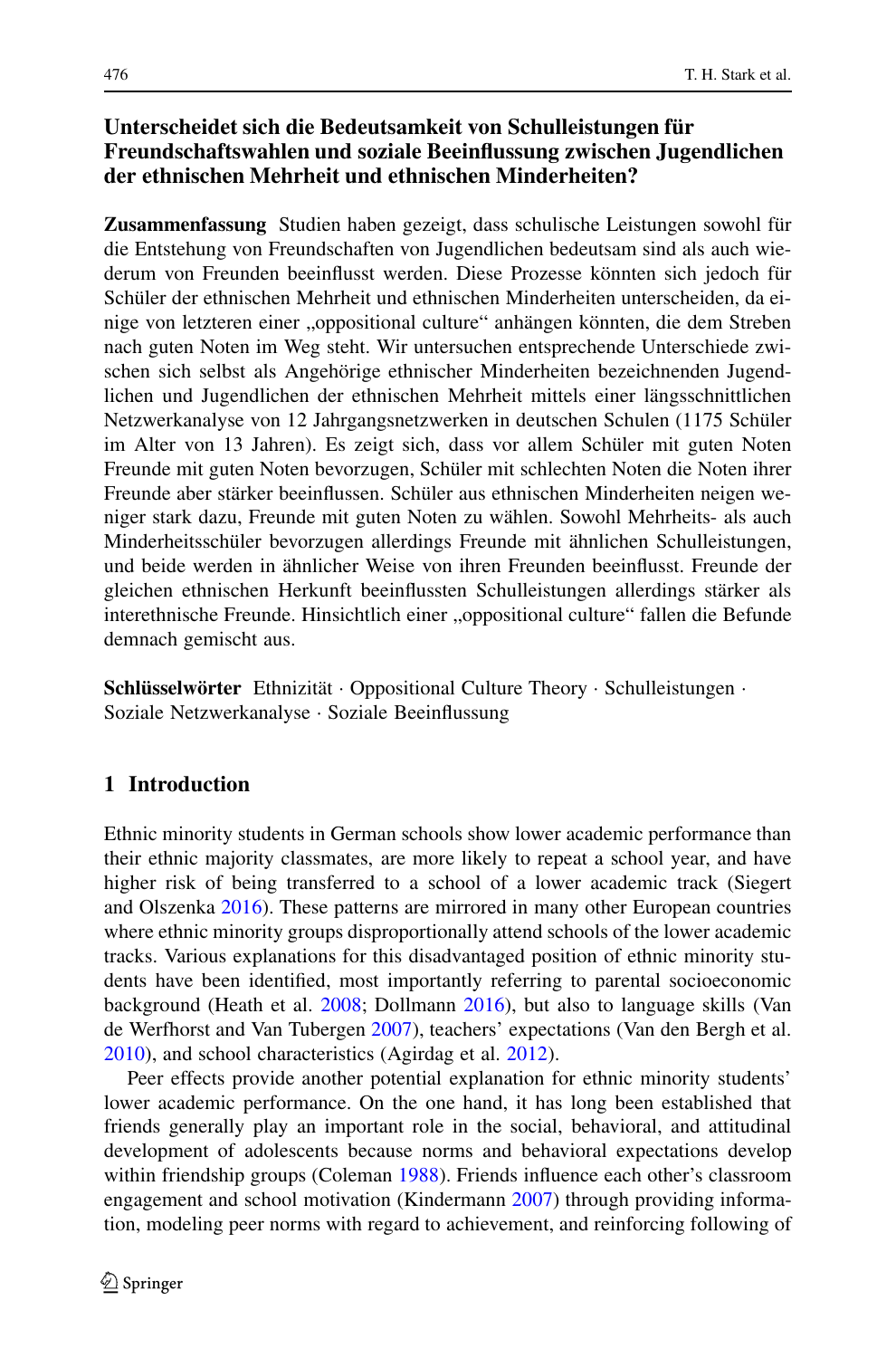these norms (Bandura [1977;](#page-21-2) Harris [1995\)](#page-22-3). On the other hand, adolescents prefer to have friends who are similar to themselves, which includes having the same ethnic background (Stark and Flache [2012;](#page-23-3) Leszczensky and Pink [2015\)](#page-22-4) and performing similarly in school (Quillian and Campbell [2003;](#page-23-4) Flashman [2012a](#page-22-5)). With regard to ethnic minority students' educational performance, the combination of this preference for similar friends and peer influence could lead to a negative Matthew-Effect (Merton [1968\)](#page-22-6): they might disproportionally befriend fellow ethnic minority peers who do not perform well in school and be subsequently negatively influenced by these friends.

The present research investigates whether there is evidence for such a downward spiral among ethnic minority students in German schools. To this end, we study whether students select friends based on academic performance and whether friends influence each other's performance. Using advanced longitudinal network analysis, we disentangle friendship selection from influence processes while accounting for potential differences in these processes between ethnic minority and majority members.

### **1.1 Social influence and selection in academic achievement**

Next to the family and the school context, research on adolescents' academic achievement has identified the peer group as a crucial determining factor (Ryan [2000\)](#page-23-5). Whether students develop better or worse grades thus partly depends on whether they spend time with high- or low-achieving peers, as these may either encourage or reduce their motivation to learn and to engage with school (Altermatt and Pomerantz [2003;](#page-21-3) Kindermann [2007\)](#page-22-2). Both the group norm theory (Cialdini and Goldstein [2004\)](#page-21-4) and the group socialization theory (Harris [1995\)](#page-22-3) predict that adolescents adopt the pro or anti-school norms of their peer group in order to belong and that adhering to norms is enforced within such groups. Peer groups further serve as a reference point with which students compare their own performance (Festinger [1954\)](#page-22-7). In particular, high-achieving students may act as normative role models who increase their friends' educational motivation and help them to learn (Coleman [1988\)](#page-21-1). Low-achieving peers, by contrast, may likewise set a negative example by following an anti-school norm and thereby reduce their friends' educational motivation.

It is thus no surprise that research has found friends to shape adolescents' educational outcomes both positively and negatively by directly influencing their friends' grades (Ryan [2001;](#page-23-6) Flashman [2012a](#page-22-5); Rambaran et al. [2016\)](#page-23-7), by protecting each other from academic failure (Crosnoe et al. [2003\)](#page-21-5), and motivating more advanced course taking (Riegle-Crumb et al. [2006\)](#page-23-8). Because of these social influence processes, friends tend to become more similar over time in terms of their motivation and achievement in school. If students tend to select friends who are performing well in school and subsequently adjust their own performance to that of these friends, social influence thus could reduce inequality between high- and low-achieving groups.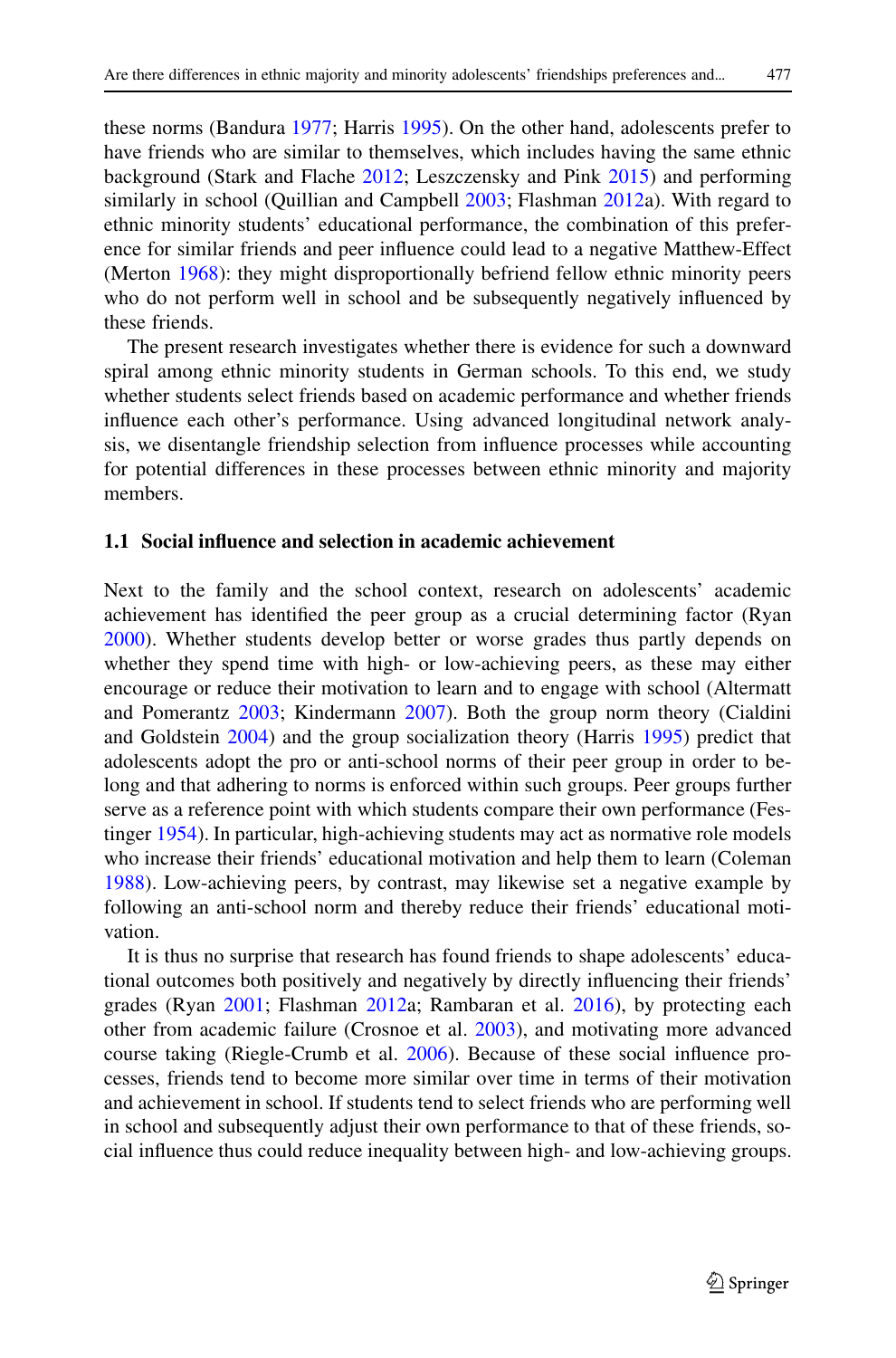This leads to the following hypothesis:

**H1:** Students adjust their own school performance towards that of their friends (social influence).

Unfortunately, an alternative mechanism exists that may reinforce rather than diminish inequality between low- and high-achieving groups, but that is difficult to distinguish from social influence because it also leads to similar achievement levels among friends. The formation of friendships in a school class is a dynamic process that is dominated by students' preference to become friends with similar peers (for an overview, see Brechwald and Prinstein [2011\)](#page-21-6). This phenomenon of "homophily" has been identified in a multitude of social settings (McPherson et al. [2001\)](#page-22-8) and with regard to various characteristics such as having the same sex or the same ethnic background (Stark and Flache [2012;](#page-23-3) Leszczensky and Pink [2015;](#page-22-4) Smith et al. [2016\)](#page-23-9).

Research also found that students prefer to have friends who perform similarly in school (Quillian and Campbell  $2003$ ; Flashman  $2012a$ ). This is because having similar academic orientations increases students' mutual understanding, as it indicates shared values and behaviors. For example, low-achieving students may not value their high-achieving peers' academic aspirations, whereas high-achieving students may in turn not understand their low-achieving peers' non-academic posture (Flashman [2012a](#page-22-5)). In addition, preferring friends with similar performance may be a con-sequence of an instrumental approach to friendship formation (Shin and Ryan [2014\)](#page-23-10). Based on social exchange theories (Homans [1974\)](#page-22-9), one can expect that students who perform well in school do not consider friendships with poorly performing students as attractive because such friends cannot provide sufficient resources in terms of academic support (Hartl et al. [2015\)](#page-22-10). Thus, high achievers may select equally good friends because they can help maintain the good academic performance (Dieterich [2015\)](#page-22-11). Low-performing students, in contrast, may turn to similarly low-performing friends who do not value academic achievement much.

Even though the preference for friends with similar academic achievement is typically weaker than the preference for friends with the same sex or ethnicity (Quillian and Campbell [2003\)](#page-23-4), it could enhance educational inequalities if high-achieving students socialize only with other high-achieving students and low-achieving students with low-achieving ones. If similarly performing friends influence each other, inequality would be reinforced, as better performing students would get better whereas worse performing students would get worse.

Since the tendency to befriend peers who perform similarly and social influence lead to similar performance level among friends, it is crucial to account for both processes to avoid wrong conclusions (Shin and Ryan [2014\)](#page-23-10). To address this problem, some researchers used prior achievement levels of friends that were aggregated over all friends to predict change in students' grades (e. g., Altermatt and Pomerantz [2003;](#page-21-3) Cook et al. [2007\)](#page-21-7) and in the intrinsic value students' assign to grades (Ryan [2001\)](#page-23-6). However, this approach overlooks the dynamics of friendship networks. The strength of peer influence may be overestimated if friendships are ended (and potentially later formed again) and academic performance changes independently of friends in-between the observations of a study (Shin and Ryan [2014\)](#page-23-10). Moreover, by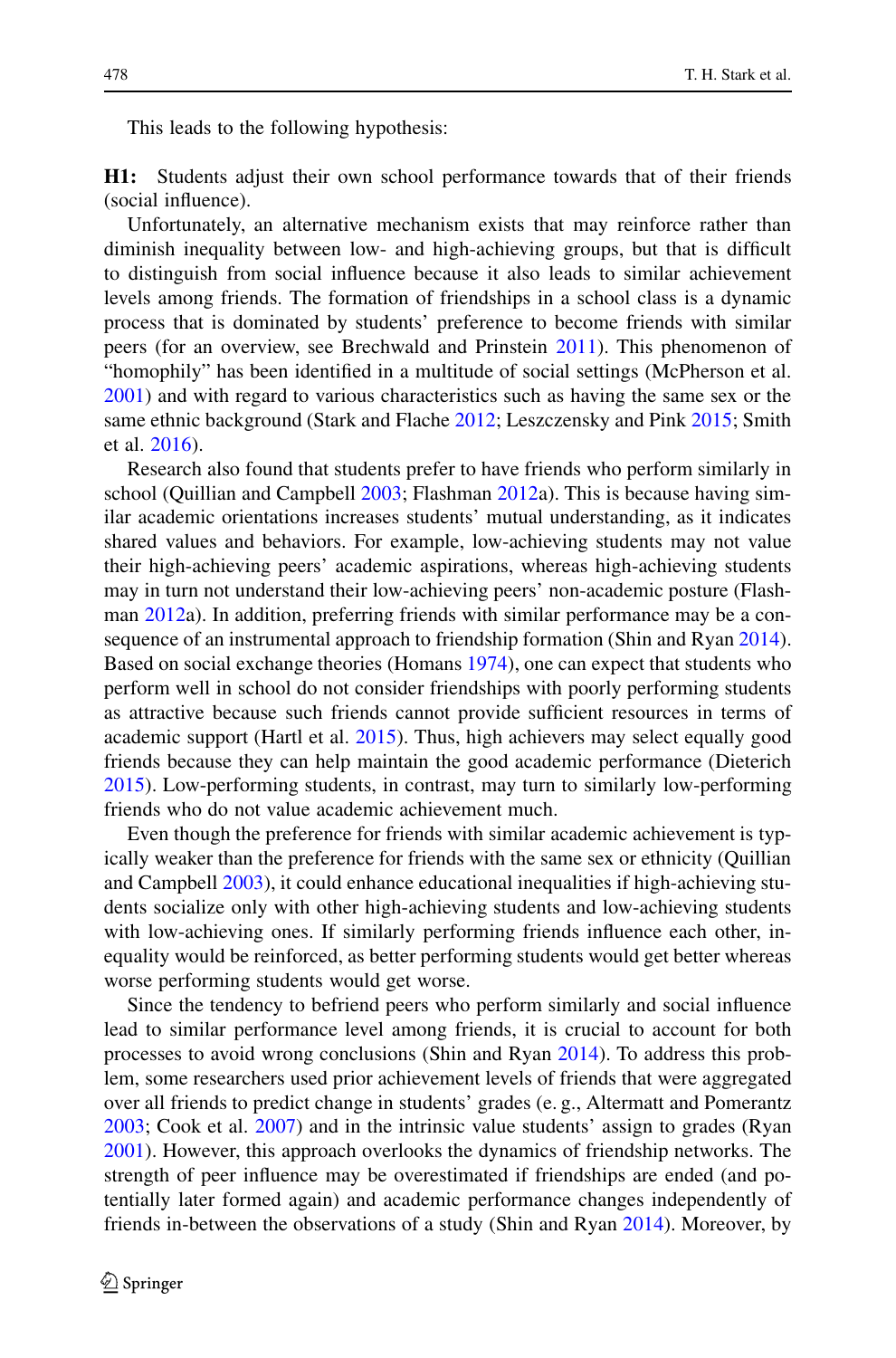studying the combined influence of the average grades of all friends, it is difficult to examine whether friends with certain characteristics (e. g., with the same ethnicity) are particularly influential.

Longitudinal social network analysis allows tackling these problems by simultaneously estimating selection and influence processes. Respective network research has recently advanced our understanding of peer effects in academic achievement by providing evidence for peer influence among children and adolescents even when the dynamics of social networks were taken into account (Shin and Ryan [2014;](#page-23-10) DeLay et al. [2016a](#page-21-8); Rambaran et al. [2016\)](#page-23-7). Importantly, most of these network studies also found evidence for homophily, the process that earlier research has largely ignored. For instance, studies in the U.S. found that already preschool children prefer to interact with peers with similar levels of competences (DeLay et al. [2016a](#page-21-8)). Similar results emerged among U.S. elementary students (Shin and Ryan [2014\)](#page-23-10), middle school students (DeLay et al. [2016b](#page-22-12)), and high school students (Flashman [2012a](#page-22-5); Rambaran et al. [2016\)](#page-23-7). By contrast, the only study we are aware of that used social network methods outside the U.S. found no evidence for selection or influence based on school grades among third graders of one school in Chile (Palacios and Berger [2015\)](#page-22-13).

Based on this earlier research, we expect:

**H2:** Students select friends with similar performance levels (selection).

### **1.2 Differences between ethnic majority and ethnic minority students**

In principle, the social influence and selection processes with regard to students' academic achievement that we just outlined are general. However, ethnic inequalities and related status differences raise the possibility of differences between ethnic majority and minority members. In fact, the persistent lower performance of ethnic minority students in Germany may be partially caused by differences between ethnic majority and minority students in selection and influence mechanisms. Oppositional culture theory (Ogbu [1978;](#page-22-14) Fordham and Ogbu [1986\)](#page-22-15) proposes that some students of ethnic/racial minority groups develop negative educational norms. The theory suggests that because of discrimination, these students believe that high education will not pay off in the long term and consider striving for high grades as a characteristic of the discriminatory ethnic majority. Accordingly, such minority students develop an opposing culture that rejects the pro-school norms they consider to belong to the ethnic majority. Oppositional culture theory further predicts that these minority students not only adhere to this opposing culture themselves, but also enforce it among same-ethnic peers by rejecting those who follow the pro-school norm of the majority group. In fact, academically successful black students in the U.S. are considered to be "acting white" by some of their black peers (Downey [2008\)](#page-22-16), and black students who perform well in school have been called "Oreos" because they are accused of trying to adopt school norms of the white majority (Tyson et al. [2005\)](#page-23-11).

While oppositional culture theory was developed with regard to blacks in the U.S., we suggest that it may also be applicable to the situation of ethnic minority students in Germany. Admittedly, the history of ethnic minority students in Germany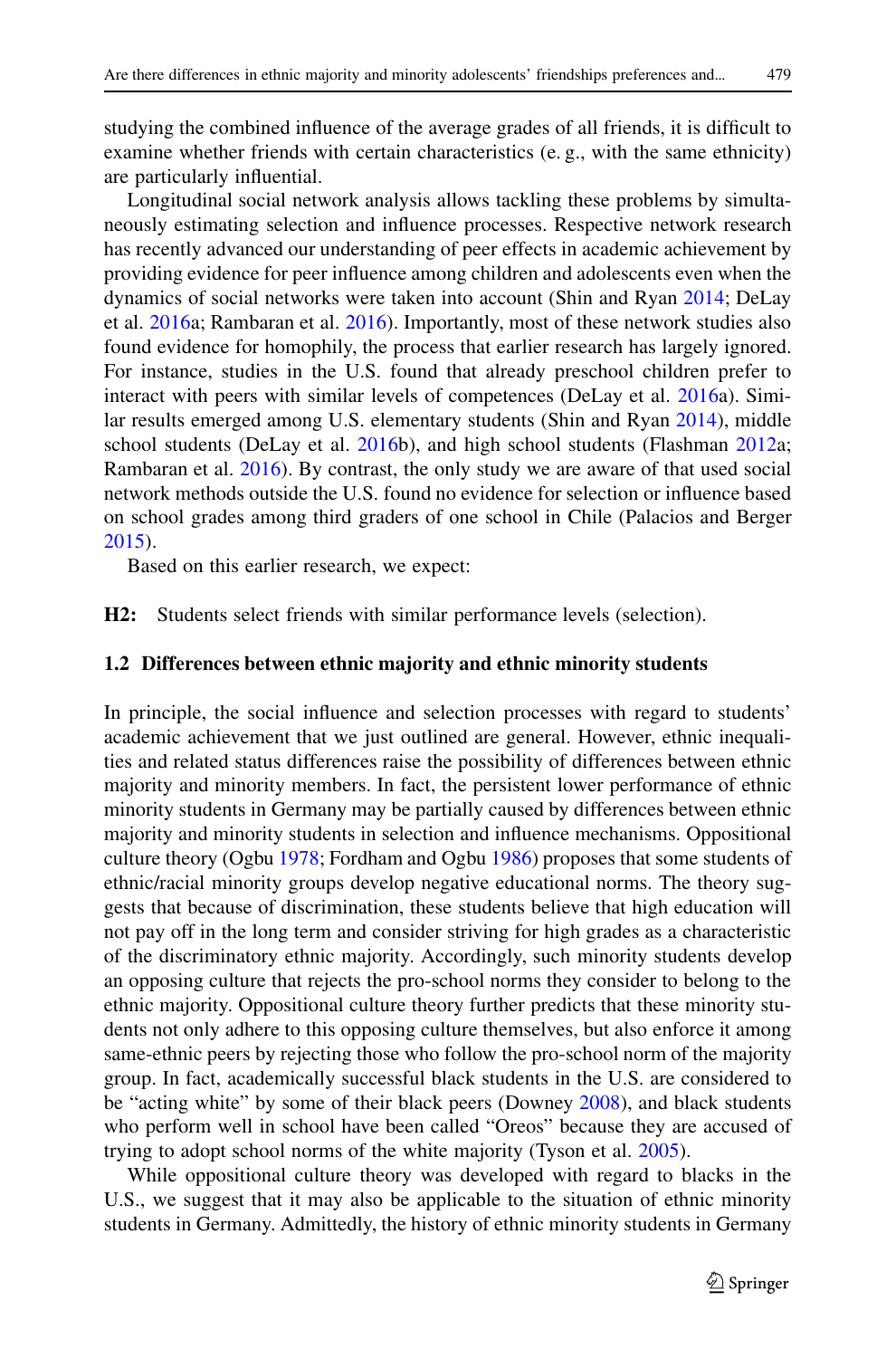differs from those of blacks in the U.S. in many ways. On the other hand, ethnic minority members in Germany and in many other European countries face many structural disadvantages (Thomson and Crul [2007\)](#page-23-12). They more often attend lowertrack schools (Heath et al. [2008;](#page-22-0) Dollmann [2016\)](#page-22-1), have less chance to get internships due to discrimination (Kaas and Manger [2012\)](#page-22-17), and face higher unemployment rates than natives (Bundesagentur für Arbeit [2014\)](#page-21-9). For all these reasons, some ethnic minority students in Germany may also be prone to forming an oppositional culture.

If such an oppositional culture exists among some ethnic minority students in Germany, it could affect their friendship choices in two different ways. First, ethnic minority students may consider similarity in academic achievement as less important for their friendships than ethnic majority members do. If some ethnic minority students believe that good school performance will not pay off, for instance, due to discrimination, they may simply not consider performance an important quality of themselves or their friends. In that case, having similar grades will not represent shared values that may increase mutual understanding. Grades may also be less relevant from an instrumental perspective. If minority students do not value academic achievement, having similarly performing friends would, from their point of view, not provide a helpful resource. The second possibility is that while similar academic achievement may still be equally important for ethnic minority and majority students in selecting friends, minority students may be less inclined to befriend highachieving peers. This is because some ethnic minority students might reject good school performance as a characteristic of the German majority group and, therefore, disapprove of ingroup members who follow this pro-school norm of the majority.

This leads to the following hypotheses:

**H3:** Ethnic minority students are less likely to befriend peers with similar school performance than ethnic majority students are.

**H4:** Ethnic minority students are less likely to befriend high-achieving peers than ethnic majority students are.

Another consequence of opposing cultures among ethnic majority and minority students in Germany could be that social influence with regard to academic achievement may be stronger within rather than between ethnic groups. This is because oppositional culture theory (Ogbu [1978;](#page-22-14) Fordham and Ogbu [1986\)](#page-22-15) suggests that minority group members who reject pro-school norms enforce this rejection among their same-ethnic peers. Moreover, opposing cultures might reinforce group boundaries between the majority and minority groups with the consequence that social influence on any dimension should mainly take place within instead of between these groups.

This generates the following hypothesis:

**H5:** Social influence on school performance is more pronounced among sameethnic than among inter-ethnic friends.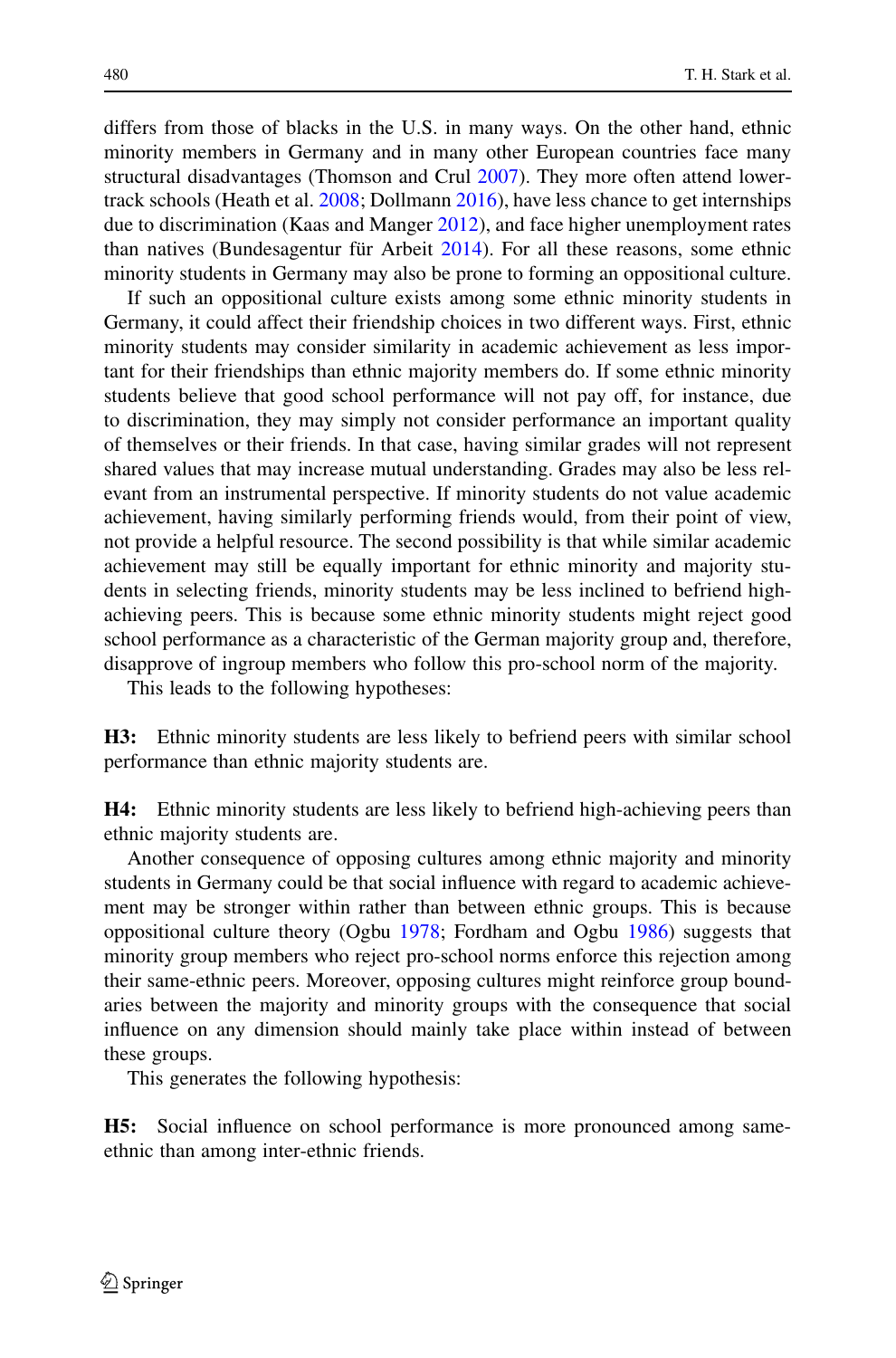# **1.3 Restricted opportunity for friendship selection**

The oppositional culture effect may, however, be offset by the restricted opportunity for ethnic minority students to befriend same-ethnic peers. Students' preference for friends of their own ethnic group tends to be an important factor even after their preference for friends with similar academic achievement is taken into account (Quillian and Campbell [2003\)](#page-23-4). However, by definition, ethnic minority students belong to a small group with few members in each school class and school cohort. The strong preference for same-ethnic friends may trump the less strong preference for friends who perform equally well or better (see Leszczensky and Pink [2015](#page-22-4) for a similar reasoning). In fact, Flashman [\(2012b](#page-22-18)) found that minority and majority students in a U.S. study were equally likely to befriend high-achieving peers, but only if the ethnic composition of the school offered minority students the opportunity to do so among their own ethnic group.

Given that a significant amount of ethnic minority adolescents might not have the opportunity to befriend many, or any, same-ethnic peers within their school, academic achievement may therefore not play as much of a role for the selection of same-ethnic friends compared to inter-ethnic friends. That is, minority group students may prefer to have a friend of their own ethnic group who performs very differently in school rather than not having a same-ethnic friend at all. In contrast, students' preference for friends with similar academic achievement levels may be relevant when inter-ethnic friends are chosen from the pool of all remaining classmates. In other words, while similar academic achievement might not discriminate among potential friends within the same ethnic group, it might function as an important friendship marker between adolescents of different ethnic groups.

We therefore expect:

**H6:** Similarity in school performance is more important for the formation of interethnic friendships than for same-ethnic friendships.

# **2 Data and methods**

# **2.1 Data**

We test our hypotheses using three waves of data from the project "Friendship and Identity in School", a longitudinal study of ethnically diverse year-group friendship networks that surveyed more than 2000 students in Germany (Leszczensky et al.  $2015$ ). Data collection started out in the 5<sup>th</sup>, 6<sup>th</sup>, and 7<sup>th</sup> grades (academic year) of nine schools in nine towns in the German federal state of North Rhine-Westphalia. Students in each of these cohorts completed paper-and-pencil questionnaires at three time points. For the study, lower secondary (Hauptschule), intermediate secondary (Realschule), and comprehensive schools (Gesamtschule) with higher shares of immigrant students were sampled. The participating nine schools were randomly chosen within predefined strata regarding different shares of non-native students (school response rate was about 10%).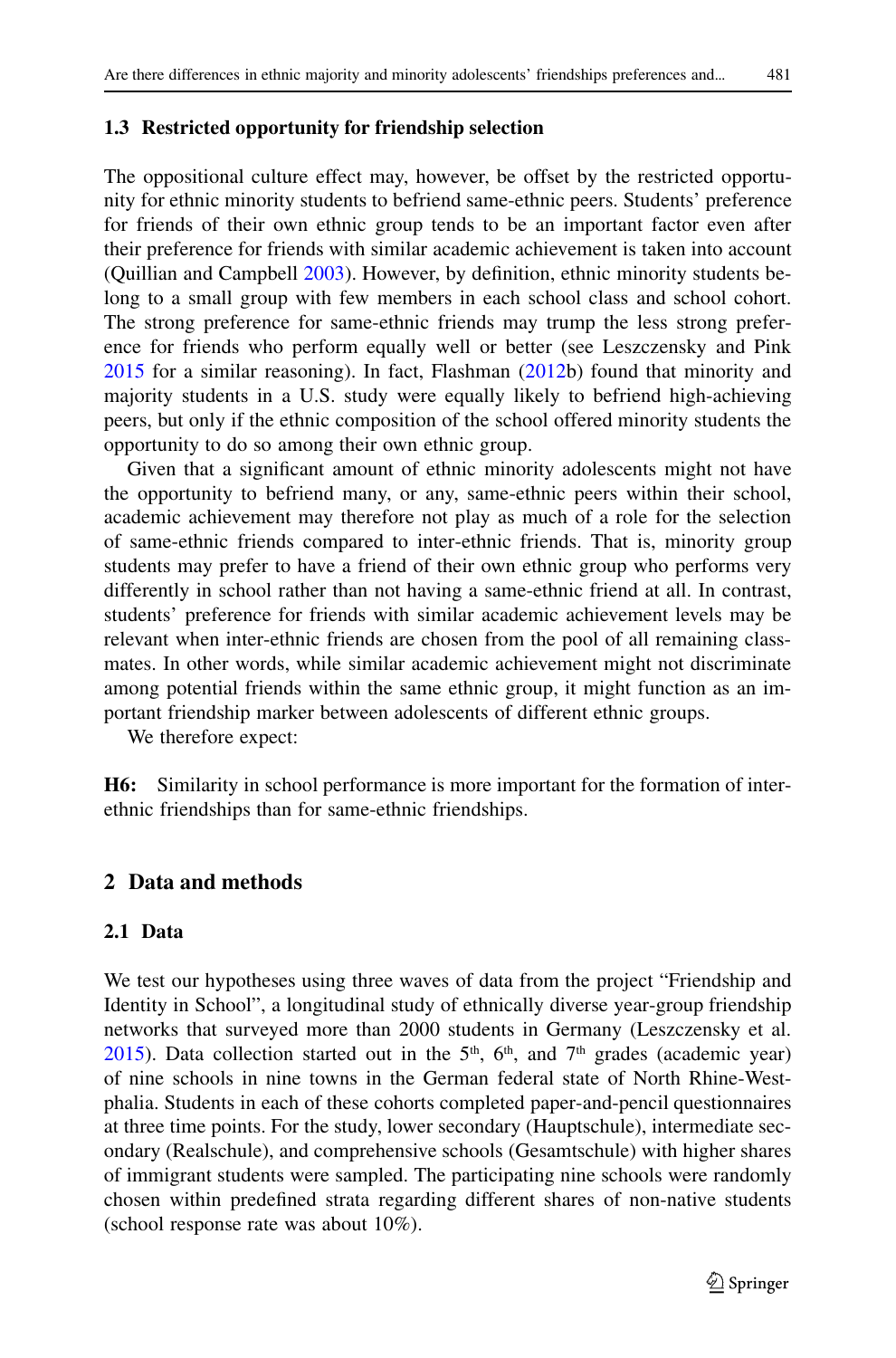| Network<br>Informa-<br>tion |      |         | Jaccard |         | GPA     |      | Average Outdegree |      |      | Average GPA |      |                       |
|-----------------------------|------|---------|---------|---------|---------|------|-------------------|------|------|-------------|------|-----------------------|
|                             |      | Index   |         | Change  |         |      |                   |      |      |             |      |                       |
| #                           | Size | $1 - 2$ | $2 - 3$ | $1 - 2$ | $2 - 3$ | 1    | 2                 | 3    | 1    | 2           | 3    |                       |
| $\mathbf{1}$                | 83   | 0.40    | 0.38    | 12      | 27      | 6.35 | 6.38              | 6.78 | 3.20 | 2.92        | 2.81 | $0.13*$               |
| $\overline{2}$              | 78   | 0.33    | 0.34    | 17      | 23      | 5.62 | 5.29              | 5.44 | 2.83 | 2.69        | 2.91 | $0.22***$             |
| 3                           | 72   | 0.33    | 0.37    | 11      | 19      | 5.62 | 6.05              | 5.55 | 2.62 | 2.53        | 2.56 | $0.18*$               |
| $\overline{4}$              | 100  | 0.37    | 0.39    | 29      | 31      | 7.59 | 7.47              | 6.49 | 2.78 | 2.79        | 2.95 | 0.09                  |
| 5                           | 112  | 0.34    | 0.38    | 21      | 39      | 6.84 | 6.65              | 6.57 | 2.74 | 2.76        | 2.91 | $0.15***$             |
| 6                           | 93   | 0.32    | 0.46    | 14      | 26      | 5.83 | 4.76              | 4.78 | 2.64 | 2.67        | 3.05 | 0.04                  |
| 7                           | 120  | 0.38    | 0.41    | 38      | 34      | 7.23 | 7.03              | 6.74 | 2.93 | 2.72        | 2.94 | 0.00                  |
| 8                           | 139  | 0.37    | 0.34    | 48      | 42      | 6.80 | 6.72              | 6.65 | 2.90 | 3.08        | 2.91 | $0.18^{\ast\ast\ast}$ |
| 9                           | 126  | 0.44    | 0.44    | 42      | 39      | 6.81 | 6.64              | 5.64 | 3.09 | 2.92        | 2.99 | $0.14***$             |
| 10                          | 120  | 0.41    | 0.40    | 36      | 30      | 6.42 | 6.07              | 6.18 | 3.39 | 3.09        | 3.10 | $0.13*$               |
| 11                          | 118  | 0.39    | 0.43    | 34      | 35      | 6.93 | 6.80              | 6.23 | 3.27 | 2.93        | 3.24 | 0.06                  |
| 12                          | 114  | 0.44    | 0.42    | 33      | 34      | 6.55 | 5.78              | 6.06 | 3.12 | 3.10        | 3.38 | 0.08                  |

<span id="page-7-1"></span>**Table 1** Overview of year-group networks

*Note:* Numbers 1, 2, and 3 refer to data from the first, second, and third wave, respectively; GPA change indicates the number of students becoming either better or worse in terms of their GPA between two time points; Moran's I measures network autocorrelation with positive values indicating a positive correlation between friends' academic achievement

\*\*\**p* < 0.001, *\*\*p* < 0.01, *\*p* < 0.05

In total, 26 year groups were surveyed, most of which consisted of three or four classrooms. In the first wave, an average of  $85.2$  ( $SD = 29.9$ ) students belonged to each year group. The intervals between the three waves were nine months each; the first wave was collected in May 2013 when students were about 13 years old  $(M = 12.8; SD = 1.1)$ . Students' participation was voluntary but required written parental approval. Students were instructed by researchers who also supervised the completion of the surveys. Students' participation rate was 76.5% in Wave 1, 83.3% in Wave 2, and 86.6% in Wave 3. About two-thirds of the students had a migration background, i. e., they or at least one of their parents or grandparents were born outside of Germany.

For the analysis, we excluded year groups with participation rates of less than 75% in any wave. This threshold provides a trade-off between conventionally accepted shares of unit non-response in social network analysis and the amount of information that is necessary to conduct meaningful statistical analyses (Huisman and Steglich [2008;](#page-22-20) Leszczensky and Pink [2015\)](#page-22-4). This procedure yielded twelve year-group networks featuring [1](#page-7-1)175 students.<sup>1</sup> Table 1 provides an overview of the central characteristics of the twelve year-group networks. Table [2](#page-8-0) provides an overview per academic year group and school form.

<span id="page-7-0"></span><sup>1</sup> More precisely, this procedure yielded a total of 1275 students of whom 1175 participated at least once in the study. However, the statistical models need to be based upon the complete year-group networks (Ripley et al. [2016\)](#page-23-13). By default, values are imputed in the model for friendship nominations of those who did not participate and their incoming friendship nominations are known from classmates who participated.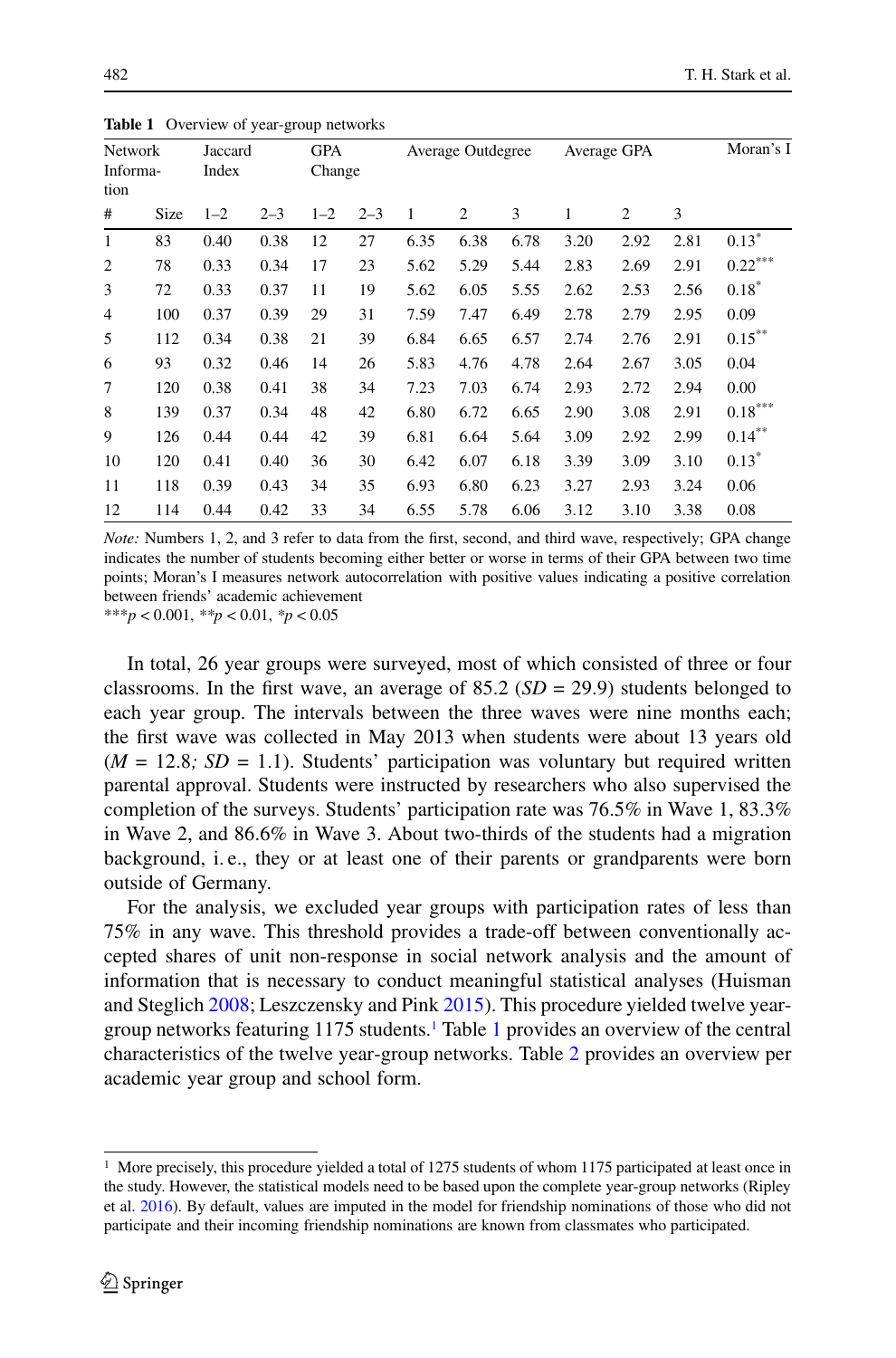|                          | Total N |                                             | Percentage Percentage Average                       |                                                        | Average GPA |          | Average Age |          |
|--------------------------|---------|---------------------------------------------|-----------------------------------------------------|--------------------------------------------------------|-------------|----------|-------------|----------|
|                          |         | major-<br>ity<br>$(Ger-$<br>mans)<br>$(\%)$ | largest<br>minor-<br>ity<br>group<br>(Turks)<br>(%) | num-<br>ber of<br>minor-<br>ity<br>groups <sup>b</sup> | Majority    | Minority | Majority    | Minority |
| Year group               |         |                                             |                                                     |                                                        |             |          |             |          |
| 5                        | 442     | 40.80                                       | 26.92                                               | 7.8                                                    | 3.11        | 3.08     | 11.5        | 11.4     |
| 6                        | 350     | 38.60                                       | 29.53                                               | 6.7                                                    | 3.01        | 3.03     | 12.4        | 12.4     |
| 7                        | 483     | 47.10                                       | 19.08                                               | 7.0                                                    | 2.94        | 2.90     | 13.6        | 13.5     |
| School type <sup>a</sup> |         |                                             |                                                     |                                                        |             |          |             |          |
| Lower<br>secondary       | 161     | 28.90                                       | 27.18                                               | 8.0                                                    | 2.92        | 3.07     | 13.1        | 12.9     |
| Intermediate             | 729     | 36.90                                       | 30.31                                               | 6.9                                                    | 2.97        | 3.05     | 12.7        | 12.3     |

<span id="page-8-0"></span>**Table 2** Descriptive statistics for first wave

*Note:* Percentages and averages are based on the first wave in which  $N = 915$  students participated a Lower secondary = Hauptschule, Intermediate = Realschule, Comprehensive = Gesamtschule

Comprehensive 385 56.90 14.29 7.3 3.08 2.83 12.4 12.4

<sup>b</sup>Average number of minority groups per year group network

## **2.2 Measures**

We capture *friendship networks* based upon whom students nominated as best friends. Students could choose up to ten friends from a roster that alphabetically listed all of their schoolmates from their own year group, separated visually by classrooms. They could also nominate students from their year group who themselves did not participate in the survey.

Academic achievement (*Grade point average, GPA*) is measured by averaging over students' self-reported grades in German, English, and mathematics from the last school report. In the German educational system, grades range from 1 (very good) to 6 (failed); we collapsed the lowest two grades as very few students received the worst possible grade. We further reversed the rounded GPA scale so that higher values indicate higher achievement.

We capture students' *ethnicity* based on information on the country of birth and on students' ethnic self-identification. Students were coded as being German either if they and their parents and grandparents were born in Germany or if the students themselves ethnically self-identified as German. To measure ethnic self-identification, students were asked in each wave, "How do you see yourself?" This item has proven to be a valid measure of ethnic minority youth ethnic self-identification (Leszczensky and Gräbs Santiago [2015\)](#page-22-21). Possible answers were ranked on a fivepoint scale, 1 "only as German", 2 "more as German", 3 "both equally", 4 "more as a person from the country of origin of my family", 5 "only as a person from the country of origin of my family". Identifying as German comprised the first two categories. Students who were born abroad or who had at least one parent or grandparent born abroad and who did not self-identify as German were coded as ethnic minority students.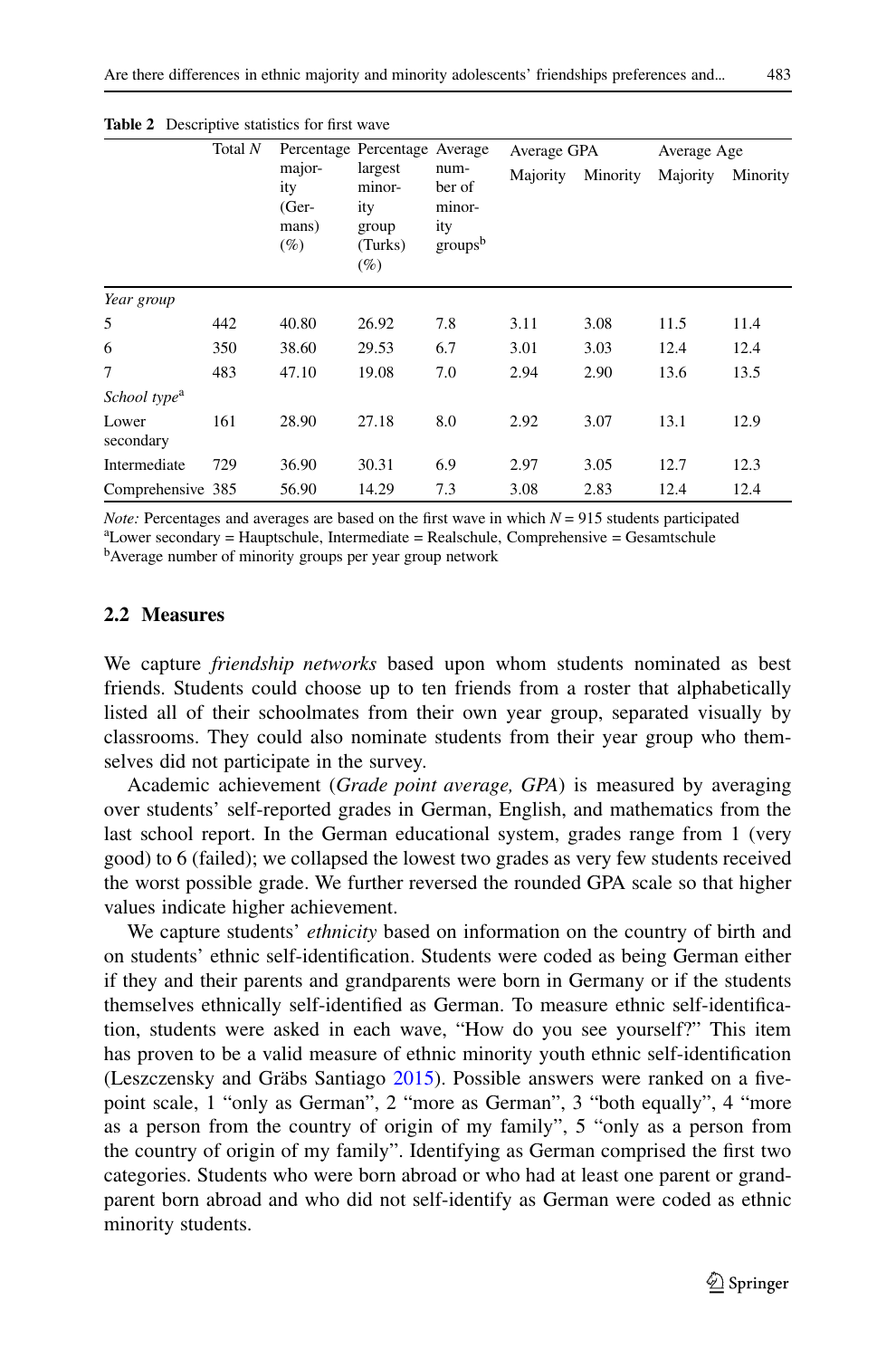Two types of ethnicity variables were generated to test our hypotheses. First, a dummy variable called *minority* was coded 1 if a student had a migration background and did not self-identify as German, and 0 otherwise. Second, we created the dyadic covariate *same ethnic background* to control for tendencies to befriend sameethnicity peers. This covariate was coded 1 if a pair of students shared the same ethnic background and 0 otherwise. In this variable, we distinguished between several ethnic groups. Three ethnic groups in the sample (students from Germany, Turkey, and Poland) comprised of enough members to keep them separately in the analyses. Students from other countries were collapsed into larger regional groups in order to be able to estimate the complex models. These groups were students from Southern Europe, the former Soviet Union, former Yugoslavia, the Middle East, Western countries, and other non-Western countries (see Leszczensky and Pink [2015\)](#page-22-4).

A dyadic covariate *same classroom* was coded 1 if a pair of students attended the same classroom, and 0 otherwise (in the German educational system, year groups are split into separate classrooms and students attend most subjects with students from the same classroom). In addition, we capture students' sex, with girls being coded 1 and boys 0. Students further provided information on their parents' occupational status, and we used the highest value of the respective ISEI classification[.2](#page-9-0) Finally, two dyadic covariates control for additional contexts in which students might have met and befriended each other. *Same elementary school* was coded 1 if a pair of students attended the same elementary school, and 0 otherwise; *same neighborhood* was coded 1 if two students resided in the same city district, and 0 otherwise.

Missing information on the combined measure of academic achievement was 4.3%, on ethnic background 1.3%, on sex 0.2%, on neighborhood 4.1%, and on socio-economic status 10.8%. Elementary school had 11% missing values because this question was not included in the questionnaire of the third wave.

#### **2.3 Analytical strategy**

We use stochastic actor-oriented models for the co-evolution of networks and behavior (SAOM; Snijders et al. [2010\)](#page-23-14). SAOM are particularly suited for our purpose as they allow to simultaneously model the intertwined process of network evolution (changes in friendships) and related effects on individual behavior, such as academic achievement (Steglich et al. [2010\)](#page-23-15).

At the heart of SAOM is the so-called objective function from which tendencies of tie formation and maintenance can be inferred. The objective function is calculated based on effects that are of theoretical importance, such as individual preferences for friends of the same gender or with similar levels of academic achievement. A key advantage of SAOM in this respect is that they control for the opportunity structure

<span id="page-9-0"></span><sup>2</sup> We captured students' socio-economic background as a time-constant covariate. All available information on mother's and father's occupational status was first averaged across waves and then across the two parents, ignoring missing values in each step. For the analysis, mean occupational status was divided by ten to align the variables' scale with the remaining covariates. Since the original ISEI scale ranges from 10 to 90, the re-scaled variable ran from 1 to 9, with higher values indicating higher socio-economic status. Because of low frequencies of the categories 1 as well as 8 and 9, we integrated these extremes to the nearest category, thus resulting in the final measure with a range from 1 to 6.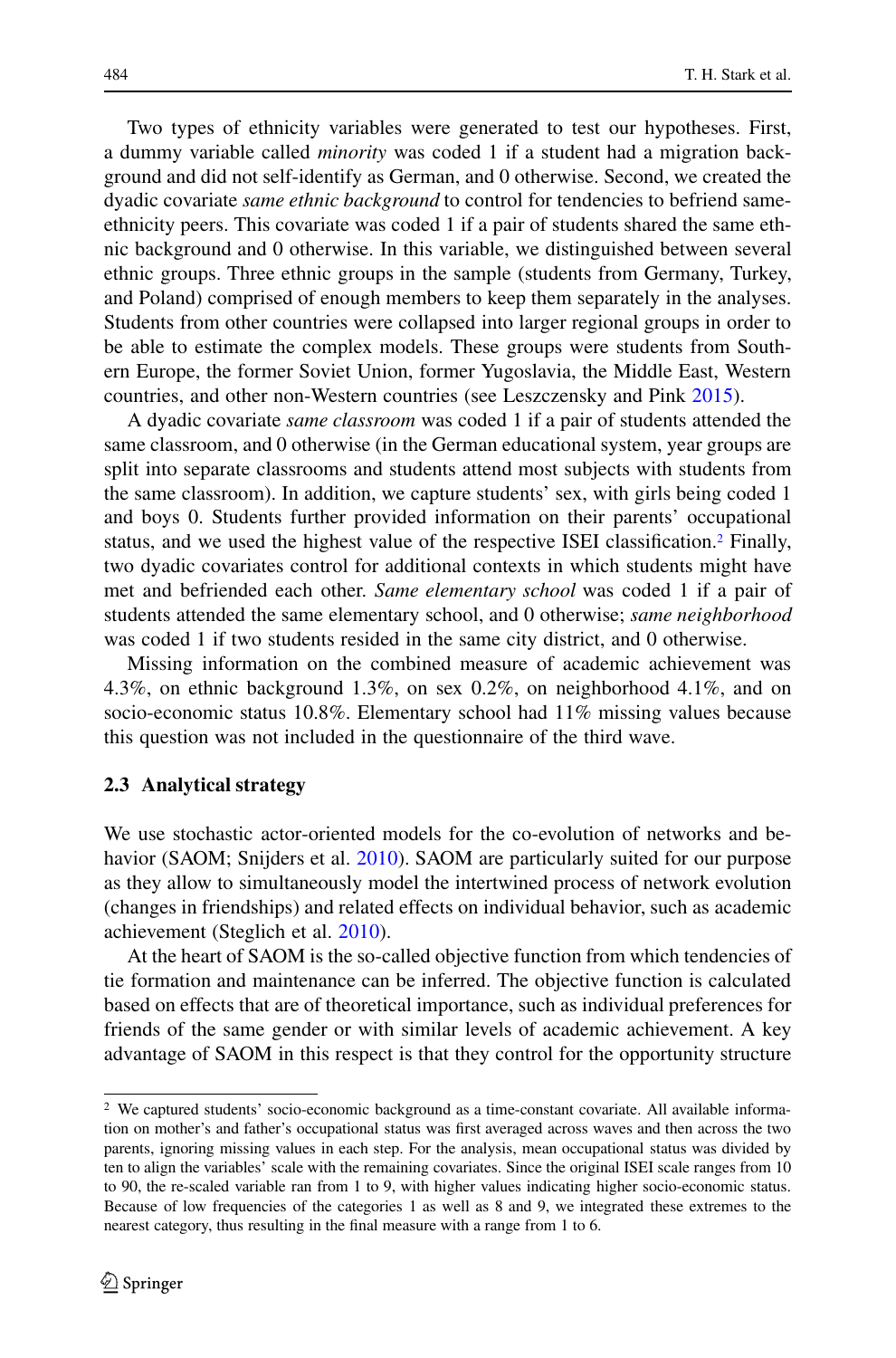in their parameter estimation, which is essential for studying friendship choices as the empirical distribution of students with different characteristics, such as varying levels of academic achievement, is thus accounted for (see Leszczensky and Pink [2015\)](#page-22-4).

Our analysis consists of two steps. In a first step, we employed SAOM to analyze all twelve year-group networks separately. In a second step, we combined these results by means of a multivariate meta-analysis (An [2015\)](#page-21-10). We used a fixed-effects meta-analysis because the separate estimates were obtained from networks that were both small in number and for which the survey process was identical in the sense that the same questionnaire was used and the same researchers carried out the survey (Borenstein et al. [2009,](#page-21-11) p. 83).

The computation of each SAOM was carried out using RSiena 1.1 (Ripley et al. [2016\)](#page-23-13). Missing values for individual attributes were treated as non-informative in the estimation process (Huisman and Steglich [2008\)](#page-22-20). To account for students who joined or left between waves, we employed the method of joiners and leavers suggested by Huisman and Snijders [\(2003\)](#page-22-22). All of the separate models reached convergence, meaning that all overall maximum convergence ratios were smaller than 0.16 (Ripley et al. [2016\)](#page-23-13).

# **2.4 Model specification**

We specified a series of SAOM to test our hypotheses. In what follows, we describe the general components that were similar in the different model specifications. The specific (interaction) effects needed to assess our hypotheses are described when discussing the results of the respective models below.

All of our models consist of two parts that are estimated jointly, each of which has its own dependent variable. The *selection* part of the model aims to explain the evolution of the observed friendship network by accounting for factors that are important to understanding why students become and stay friends, including their academic achievement. The *influence* part of the model aims to explain students' academic achievement by accounting for factors that may affect individual academic performance, including potential social influence based on friends' academic achievement. We proceed by describing the basic effects for both parts of the model.

#### *2.4.1 Selection part*

In the selection part of the model, we first control for basic structural effects reflecting various relational mechanisms that have repeatedly been found in research on adolescents' friendships and omission of which would bias other estimates (e. g., Snijders et al. [2010;](#page-23-14) DeLay et al. [2016b](#page-22-12); Rambaran et al. [2016\)](#page-23-7). First, the *outdegree effect* captures how many friends students nominated on average. Second, the *reciprocity* effect reflects the degree to which students reciprocated friendship nominations. Third, the *geometrically weighted edgewise shared partners (gwesp)* effect acknowledges the tendency of students to become friends with the friends of their friends. Fourth, we also include an interaction of the gwesp and the reciprocity effect to capture differences in reciprocity effects when students decided to become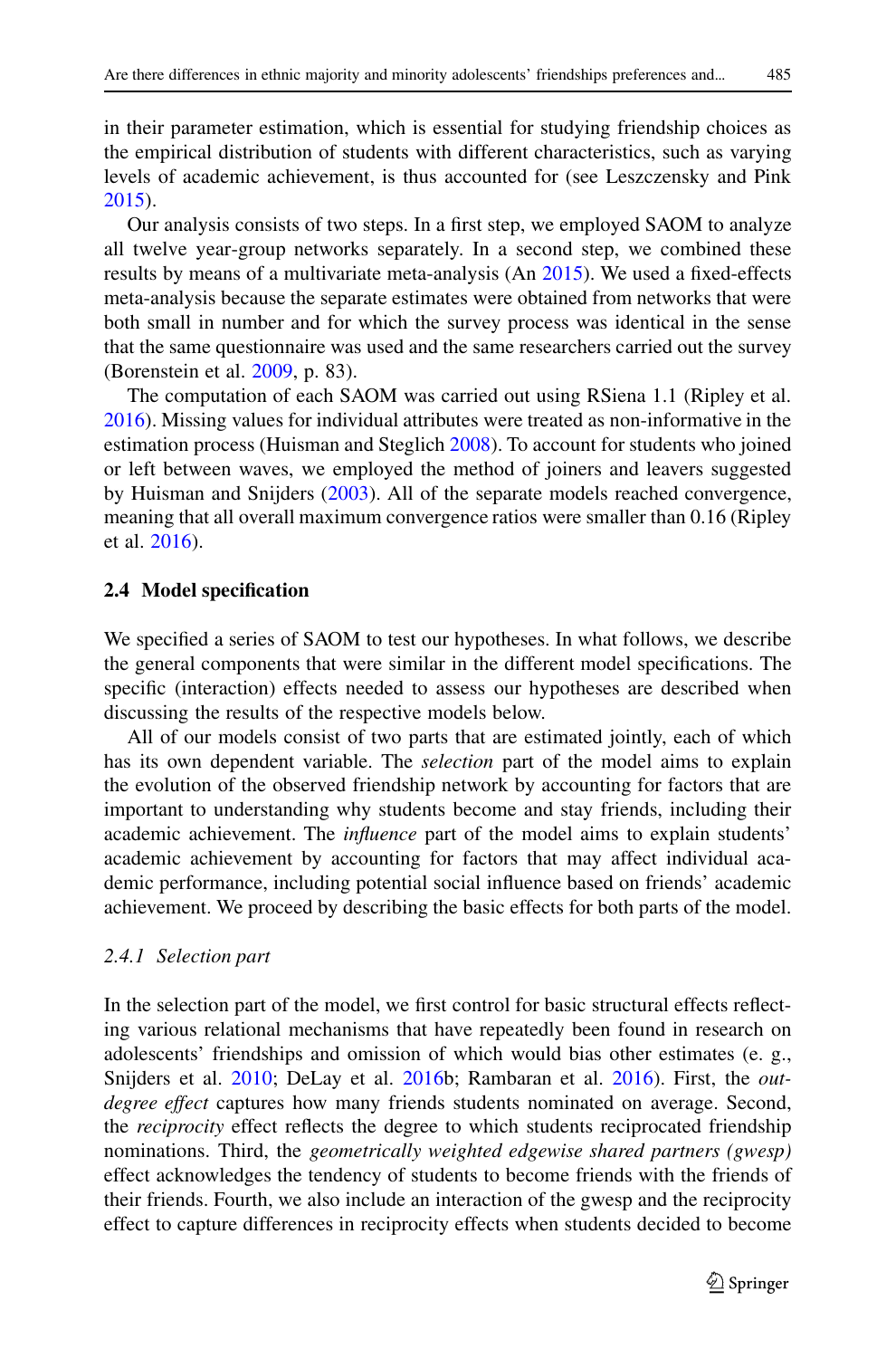friends with their friends' friends and when they decided to not do that (Block [2015\)](#page-21-12). Finally, the *outdegree-activity, indegree-popularity*, and *indegree-activity* effects model variation in sending and receiving ties with regard to the embeddedness of the individuals in the social network. A potential fourth effect of the variation in sending and receiving ties, outdegree-popularity was not included in the model to avoid multicollinearity issues.

Besides these structural effects, the model includes *ego, alter*, and *same* effects for *sex* and *SES* to account for tendencies to befriend peers of the same sex and with similar socio-economic status as well as potential differences in sociality and popularity. We further account whether students attended the same classroom because most friendships in German schools are formed within rather than between classrooms (Leszczensky and Pink [2015\)](#page-22-4). The dyadic covariates *same neighborhood* and *same elementary school* control for meeting opportunities outside of the present school.

Finally, to test our four hypotheses, we added ego, alter, and similarity effects for academic achievement (GPA) as well as corresponding interaction effects with students' ethnicity. To avoid repetition, we describe these specifications when discussing the respective results.

#### *2.4.2 Influence part*

In the influence part of the model, a *linear* and a *quadratic shape* term are included to capture potential general trends of students' academic achievement (GPA) over time. Effects of being a *girl*, being a member of the minority or majority, and *SES* are included to capture well-known differences in academic achievement according to gender, belonging to an ethnic minority, and socio-economic status (e. g., Heath et al. [2008;](#page-22-0) DiPrete and Buchmann [2013;](#page-22-23) Siegert and Olszenka [2016\)](#page-23-0). An average similarity effect tests whether students adopted the average level of academic achievement of their friends over time. To test our hypothesis about group differences in social influence, we add an interaction effect between the average similarity effect and the variable indicating whether students and their friends had the same ethnic background or not.

# **3 Results**

### **3.1 Descriptive results**

On average, ethnic majority and ethnic minority students in the twelve year-group networks displayed similar levels of academic achievement. Ethnic majority and minority students' average GPA was almost identical in Wave 1 ( $M_{\text{majority}} = 3.01$ , *s. e.* = 0.04; *M*minority = 3.00, *s. e.* = 0.04), in Wave 2 (*M*majority = 2.90, *s. e.* = 0.04; *M*<sub>minority</sub> = 2.91, *s. e.* = 0.04), and in Wave 3 ( $M_{\text{majority}} = 3.03$ , *s. e.* = 0.04;  $M_{\text{minority}} = 3.05$ , *s. e.* = 0.04). None of these differences was statistically significant. Accordingly, students' academic achievement was not correlated with being a member of the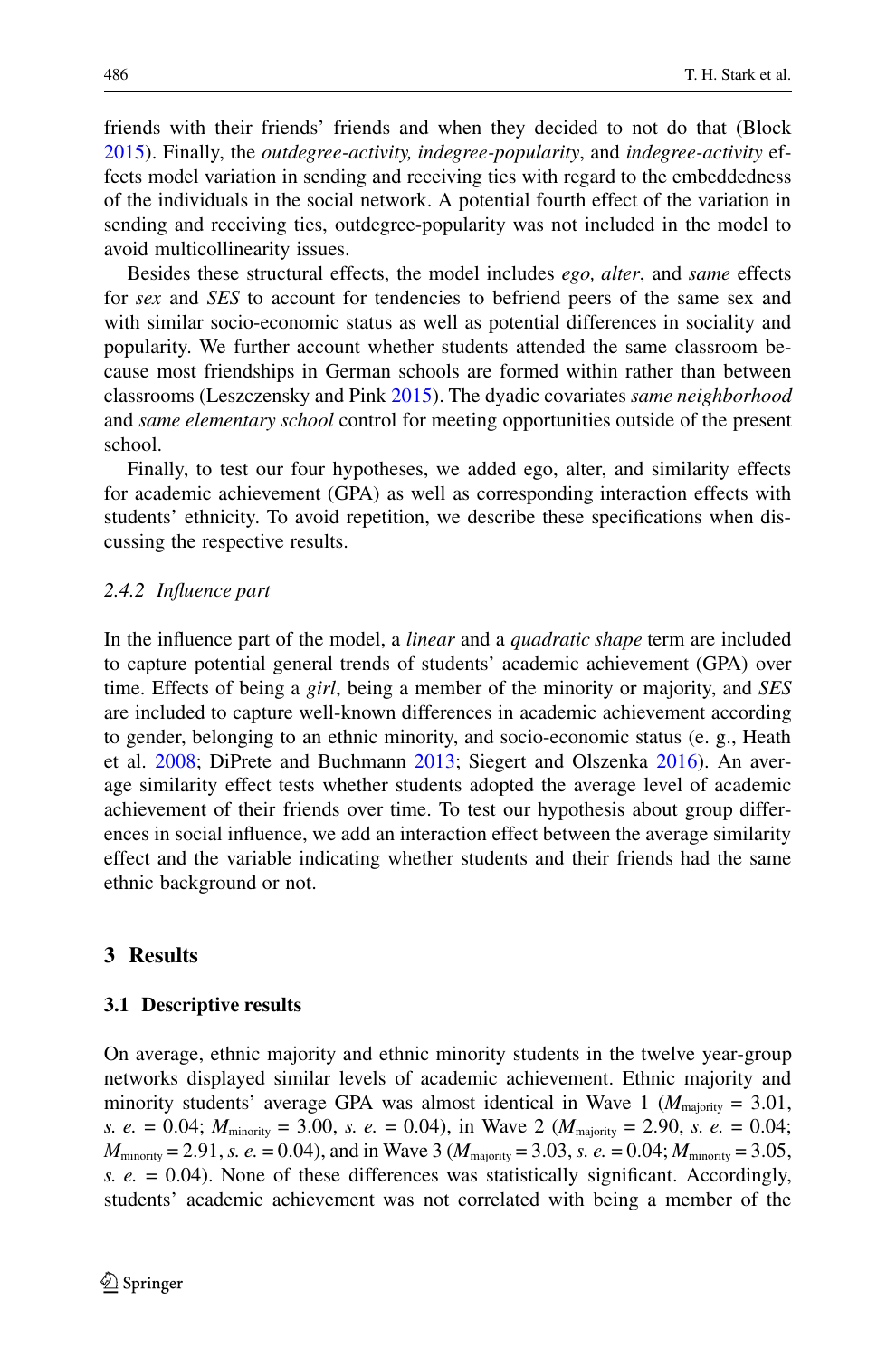ethnic majority or a minority group in any wave  $(r_{\text{Wave 1}} = -0.008; r_{\text{Wave 2}} = 0.002;$  $r_{\text{Wave }3} = 0.011$ ; all  $p > 0.05$ ).

The overview of the twelve year-group networks in Table [1](#page-7-1) shows that in most year groups students tended to be friends with similar-achieving peers. This is indicated by Moran's I, which is a measure of network autocorrelation (Steglich et al. [2010\)](#page-23-15), with positive values indicating a positive correlation between friends' academic achievement. Consistent with earlier studies on academic achievement, however, this similarity was rather modest (e.g., Shin and Ryan [2014;](#page-23-10) Rambaran et al. [2016\)](#page-23-7).

Furthermore, Table [2](#page-8-0) shows that the sample was ethnically diverse. In fact, the German majority group did not constitute the numeric majority in any year group but they were the numeric majority in comprehensive schools (56.90%). However, the largest ethnic minority group (Turks) also never constituted the numeric majority in any school form or year group, and this group was always smaller than the German majority group. All other ethnic groups were considerably smaller (less than 10% per year group or school form) and there were on average more than 6.9 ethnic groups in the year group networks. Thus, oppositional cultures may have existed in these schools because minority groups were smaller than the ethnic majority.

Table [2](#page-8-0) further indicates that there were almost no systematic differences between minority and majority students across the fifth, sixth, and seventh grade (year group) and across the three school types that may influence the multivariate results presented in the following section. The only difference was that minority students in comprehensive schools had significantly lower GPAs than ethnic majority students,  $t(274) = 2.46$ ,  $p = 0.01$ . The three year groups did not differ significantly in the other school types.

# **3.2 Test of hypotheses**

### *3.2.1 Selection and influence of academic achievement*

We observed various well-known network dynamics in the school year-group networks in our study. Since these dynamics are very similar in all model specifications, we summarize them for the first model only. The negative outdegree effect  $(b =$  $-2.70$ , *s. e.* = 0.08,  $p < 0.001$ , see Model 1 of Table [3\)](#page-13-0) indicates that friendships were unlikely to be formed if they did not meet any of the other characteristics included in the model (for instance, if the friendship was not between students of the same sex). Friendship nominations tended to be reciprocated ( $b = 2.35$ , s.  $e =$ 0.08,  $p < 0.001$ ) and students became friends with their friends' friends (GWESP:  $b = 1.53$ , *s. e.* = 0.03,  $p < 0.001$ ). The more friendship nominations students already received, the less likely they were to nominate friends of their own (indegree activity:  $b = -0.11$ , *s. e.* = 0.01,  $p < 0.001$ ) and to receive even more nominations in a subsequent wave (indegree popularity:  $b = -0.02$ , *s. e.* = 0.004,  $p < 0.001$ ). In contrast, the more friends students already nominated, the likelier they were to nominate even more friends in a subsequent wave (outdegree activity:  $b = 0.03$ , *s. e.* = 0.004,  $p$  < 0.001). Moreover, friendships where more often formed within than between classrooms (same class:  $b = 0.35$ , s.  $e = 0.02$ ,  $p < 0.001$ ), between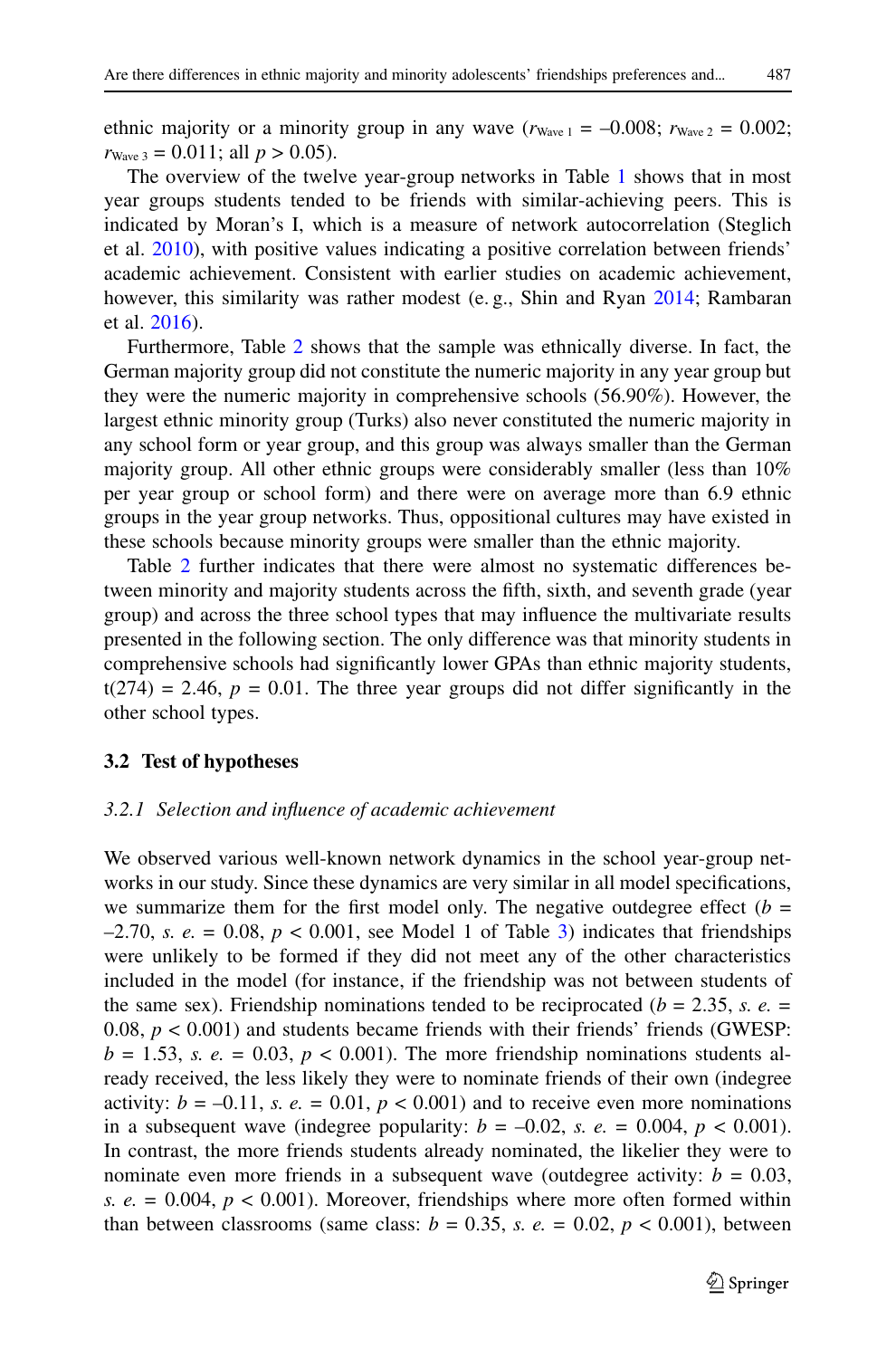<span id="page-13-0"></span>

|                                                          | Model 1    |        | Model 2                  |        | Model 3                  |        | Model 4                  |                          |
|----------------------------------------------------------|------------|--------|--------------------------|--------|--------------------------|--------|--------------------------|--------------------------|
|                                                          | b          | s. e.  | b                        | s. e.  | b                        | s. e.  | b                        | s. e.                    |
| <b>Selection Effects</b>                                 |            |        |                          |        |                          |        |                          |                          |
| Rate parameter (Wave<br>$1 \rightarrow$ Wave 2)          | 16.25***   | (0.41) | 16.28***                 | (0.41) | 16.78***                 | (0.43) | 15.73***                 | (0.40)                   |
| Rate parameter (Wave<br>$2 \rightarrow$ Wave 3)          | 14.97***   | (0.37) | 14.95***                 | (0.38) | 14.64***                 | (0.37) | 14.64***                 | (0.38)                   |
| Outdegree                                                | $-2.70***$ | (0.08) | $-2.62***$               | (0.08) | $-2.71***$               | (0.08) | $-2.60***$               | (0.08)                   |
| Reciprocity                                              | $2.35***$  | (0.08) | $2.34***$                | (0.08) | 2.35***                  | (0.08) | 2.33***                  | (0.08)                   |
| <b>GWESP</b>                                             | $1.53***$  | (0.03) | $1.53***$                | (0.03) | $1.53***$                | (0.03) | $1.52***$                | (0.03)                   |
| $Reciprocity \times GWESP$                               | $-0.88***$ | (0.06) | $-0.88***$               | (0.06) | $-0.89***$               | (0.06) | $-0.90***$               | (0.06)                   |
| Indegree activity                                        | $-0.11***$ | (0.01) | $-0.10***$               | (0.01) | $-0.10***$               | (0.01) | $-0.10***$               | (0.01)                   |
| Indegree popularity                                      | $-0.02***$ | (0.00) | $-0.02***$               | (0.00) | $-0.02***$               | (0.00) | $-0.02***$               | (0.00)                   |
| Outdegree activity                                       | $0.03***$  | (0.00) | $0.03***$                | (0.00) | $0.03***$                | (0.00) | $0.03***$                | (0.00)                   |
| Same class                                               | $0.35***$  | (0.02) | $0.35***$                | (0.02) | $0.34***$                | (0.02) | $0.35***$                | (0.02)                   |
| Same neighborhood                                        | 0.01       | (0.02) | $-0.00$                  | (0.02) | $-0.00$                  | (0.02) | 0.02                     | (0.02)                   |
| Same elementary<br>school                                | $0.05*$    | (0.03) | $0.06*$                  | (0.02) | $0.06*$                  | (0.02) | 0.05                     | (0.02)                   |
| Female ego                                               | $-0.11***$ | (0.03) | $-0.09***$               | (0.03) | $-0.10***$               | (0.03) | $-0.10***$               | (0.03)                   |
| Female alter                                             | 0.01       | (0.02) | $-0.00$                  | (0.02) | 0.00                     | (0.02) | 0.00                     | (0.02)                   |
| Same sex                                                 | $0.30***$  | (0.02) | $0.31***$                | (0.02) | $0.31***$                | (0.02) | $0.32***$                | (0.02)                   |
| SES ego                                                  | $-0.03*$   | (0.01) | $-0.02$                  | (0.01) | $-0.02$                  | (0.01) | $-0.03*$                 | (0.01)                   |
| SES alter                                                | $-0.01$    | (0.01) | 0.00                     | (0.01) | $-0.00$                  | (0.01) | $-0.01$                  | (0.01)                   |
| <b>SES</b> similarity                                    | 0.06       | (0.05) | 0.06                     | (0.05) | 0.04                     | (0.05) | 0.01                     | (0.05)                   |
| GPA ego                                                  | 0.01       | (0.02) | 0.01                     | (0.02) | -                        |        | 0.01                     | (0.02)                   |
| GPA alter                                                | 0.03       | (0.02) | $0.04*$                  | (0.02) | $0.07**$                 | (0.03) | $0.04*$                  | (0.02)                   |
| <b>GPA</b> similarity                                    | $0.24*$    | (0.10) | 0.26                     | (0.17) | $\overline{\phantom{0}}$ |        | $0.30*$                  | (0.12)                   |
| Minority ego                                             | $0.06**$   | (0.02) | 0.04                     | (0.02) | $0.06*$                  | (0.02) | $\overline{\phantom{0}}$ |                          |
| Minority alter                                           | 0.00       | (0.02) | $\overline{\phantom{0}}$ |        | 0.01                     | (0.02) | $\overline{a}$           | $\overline{\phantom{0}}$ |
| Same minority/same<br>majority                           | $0.10***$  | (0.02) | $\overline{a}$           |        | $0.10***$                | (0.02) | $\overline{\phantom{0}}$ | -                        |
| Minority ego $\times$ GPA<br>similarity                  |            |        | 0.02                     | (0.22) |                          |        |                          |                          |
| Minority ego $\times$ GPA<br>alter                       |            |        |                          |        | $-0.09*$                 | (0.03) |                          | $\overline{\phantom{0}}$ |
| Same ethnic back-<br>ground                              |            |        |                          |        |                          |        | $0.08***$                | (0.02)                   |
| Same ethnic back-<br>ground $\times$ GPA similar-<br>ity |            |        |                          |        |                          |        | $-0.01$                  | (0.20)                   |
| Influence Effects                                        |            |        |                          |        |                          |        |                          |                          |
| Rate parameter<br>(Wave $1 \rightarrow$ Wave 2)          | $0.95***$  | (0.07) | $0.92***$                | (0.07) | $0.91***$                | (0.07) | $0.90***$                | (0.07)                   |
| Rate parameter<br>(Wave $2 \rightarrow$ Wave 3)          | 1.05***    | (0.08) | $1.00***$                | (0.08) | $1.06***$                | (0.08) | $1.03***$                | (0.08)                   |

Table 3 Meta-analyses of friendship networks (stochastic actor-oriented models for the coevolution of networks and behavior)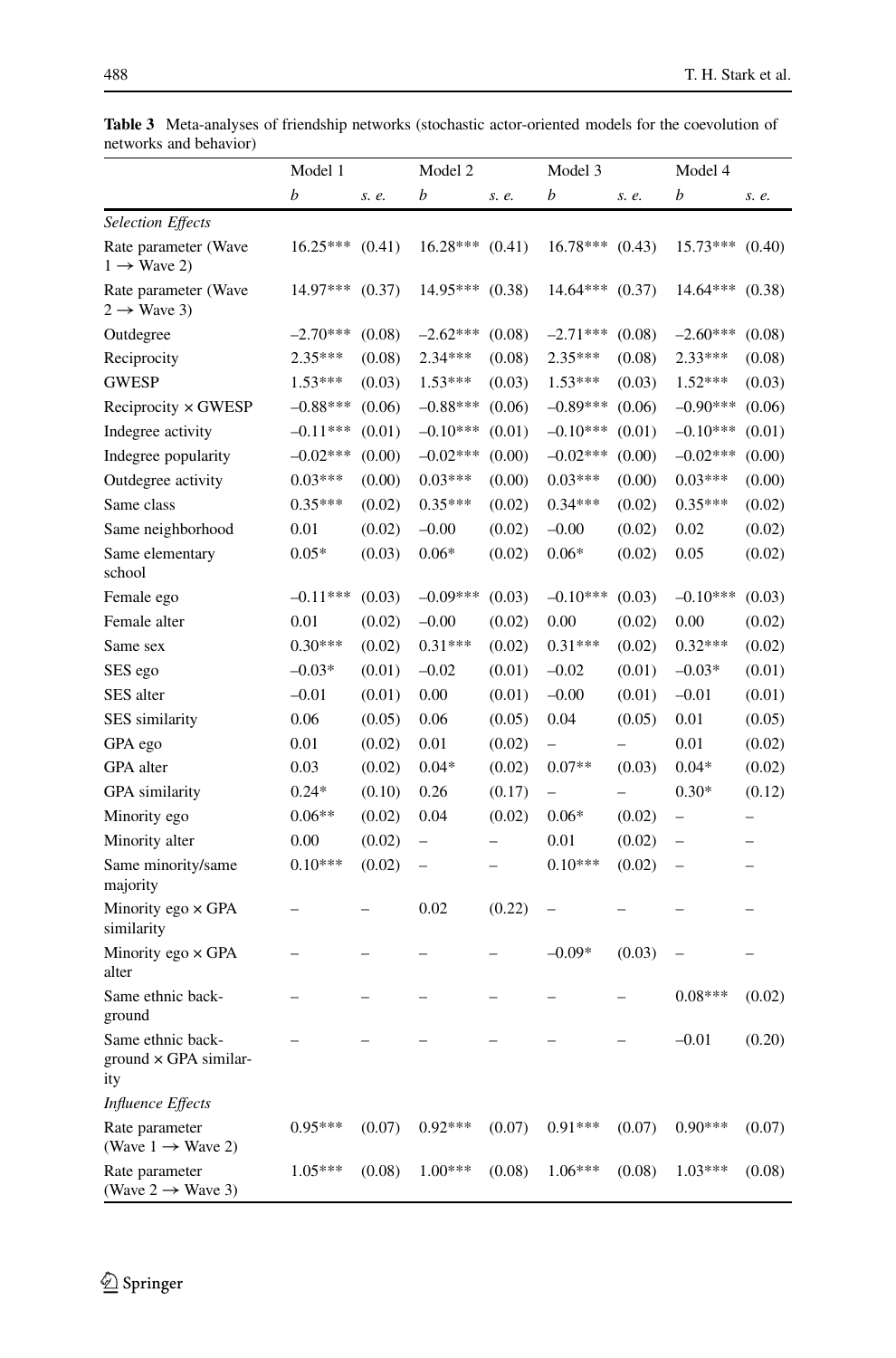|                                                            | Model 1   |        | Model 2 |        | Model 3                  |        | Model 4 |        |
|------------------------------------------------------------|-----------|--------|---------|--------|--------------------------|--------|---------|--------|
|                                                            | b         | s. e.  | b       | s. e.  | b                        | s. e.  | b       | s. e.  |
| Linear shape                                               | $-0.22$   | (0.13) | $-0.20$ | (0.14) | $-0.29*$                 | (0.13) | $-0.23$ | (0.14) |
| Quadratic shape                                            | $-0.06$   | (0.08) | $-0.04$ | (0.08) | $-0.33***$               | (0.03) | $-0.06$ | (0.08) |
| Female                                                     | 0.11      | (0.09) | 0.06    | (0.09) | 0.14                     | (0.08) | 0.09    | (0.09) |
| <b>SES</b>                                                 | $0.10*$   | (0.04) | $0.09*$ | (0.04) | $0.09*$                  | (0.04) | $0.09*$ | (0.04) |
| Minority                                                   | 0.04      | (0.09) | 0.03    | (0.09) | 0.10                     | (0.08) | 0.04    | (0.09) |
| Average similarity                                         | $3.18***$ | (0.86) | 2.98**  | (1.03) | $\overline{\phantom{m}}$ |        | 1.38    | (1.01) |
| Average similarity $\times$<br>Minority                    |           |        | 0.19    | (0.88) | $\overline{\phantom{m}}$ |        |         |        |
| Average similarity $\times$<br>Same ethnic back-<br>ground |           |        |         |        |                          |        | 1.78*   | (0.74) |

**Table 3** Meta-analyses of friendship networks (stochastic actor-oriented models for the coevolution of networks and behavior) (Continued)

*Note:* All 36 individual SAOM converged. Fixed-effects multivariate meta-analyses were carried out to combine the results to these models

\*\*\**p* < 0.001, *\*\* p* < 0.01, *\* p* < 0.05

students who attended the same elementary school ( $b = 0.05$ ,  $s. e. = 0.02$ ,  $p = 0.04$ ), between students of the same sex ( $b = 0.30$ , s.  $e = 0.02$ ,  $p < 0.001$ ), and between students who both either belonged to the ethnic minority or the majority group (same minority/same majority:  $b = 0.10$ ,  $s$ .  $e = 0.02$ ,  $p < 0.001$ ). Having a similar socioeconomic background, by contrast, did not increase the likelihood of students to become friends (SES similarity:  $b = 0.06$ , *S. E.* = 0.05,  $p = 0.28$ ), and neither did residing in the same neighborhood ( $b = 0.001$ , *s. e.* = 0.02,  $p = 0.98$ ).

There was evidence for both selection and social influence with respect to academic achievement. Students with similar GPA were significant more likely to form a friendship than students with different levels of academic achievement (GPA similarity:  $b = 0.24$ , *S. E.* = 0.10,  $p = 0.02$ ). This is in line with Hypothesis 2. The absolute level of students' performance did not affect friendship formation. Students with higher GPAs were not more likely to be chosen as friends (GPA alter:  $b = 0.03$ , *S. E.* = 0.02,  $p = 0.11$ , nor were they more likely to send out friendship nominations (GPA ego:  $b = 0.01$ , *S. E.* = 0.02,  $p = 0.53$ ). Friends further influenced each other's achievement. The significant average similarity effect ( $b = 3.19$ , *S. E.* = 0.86,  $p < 0.001$ ), in the influence part of the model indicates that, over time, students moved closer to the average GPA of their friends. This supports Hypothesis 1. Of the control variables, only students' socio-economic background mattered for their grades; students with higher SES had better grades (SES:  $b = 0.10$ , *S. E.* = 0.4,  $p =$ 0.02).

To get a better understanding of what the coefficients for friendship selection based on GPA mean substantively, we present log odds representing the attractiveness of friends with certain GPAs depending on a hypothetical students' GPA in Table [4.](#page-15-0) The tendency of students with higher grades to select other high-achieving students was stronger than the tendency of students with low grades to select other low-performing students. For instance, the likelihood for a student with a GPA of 5 (highest achievement) to send a friendship tie to another student with a GPA of 5 was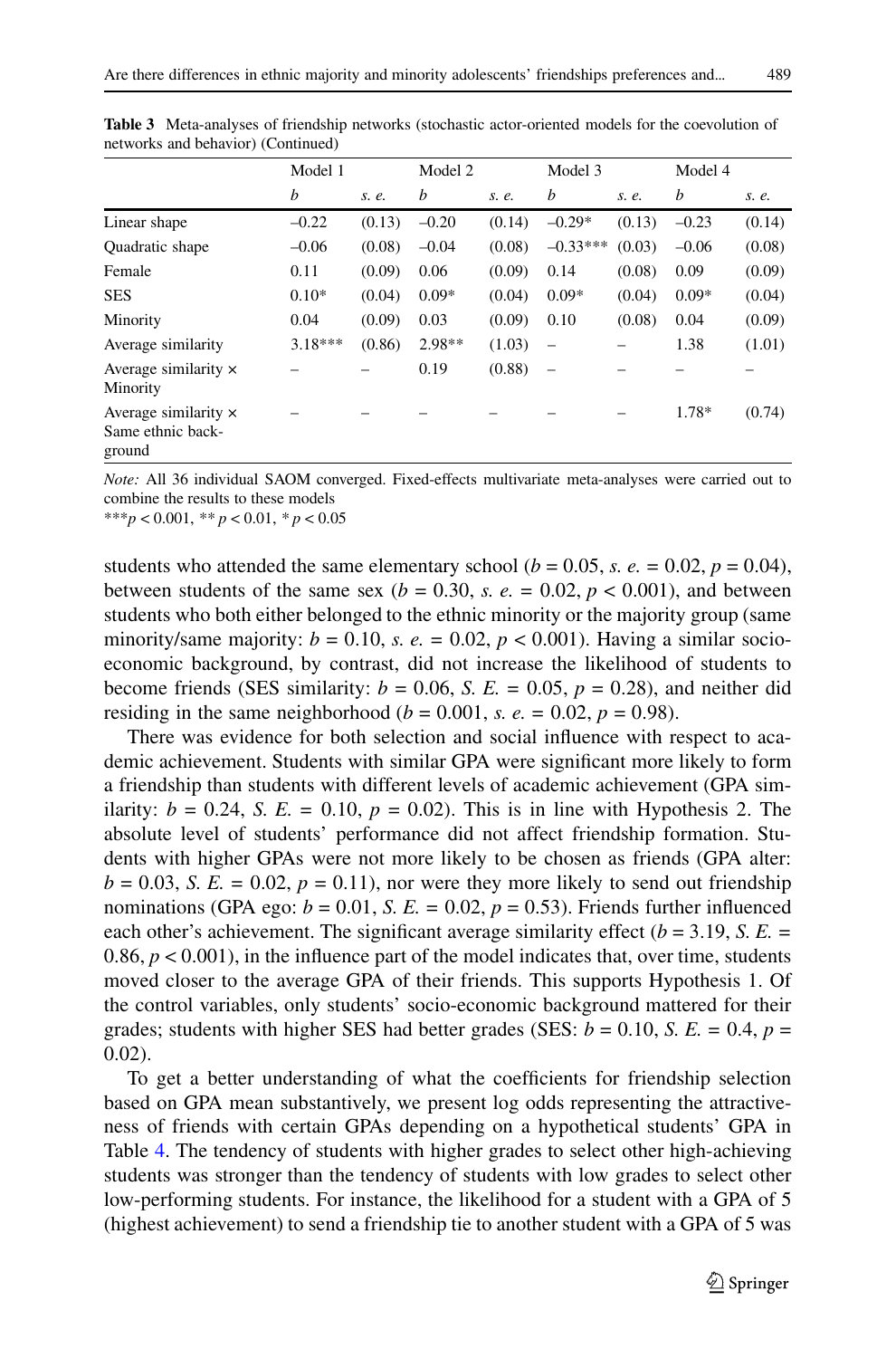|                                                     | Student's GPA (sending friendship nomination) |      |      |         |         |  |  |  |
|-----------------------------------------------------|-----------------------------------------------|------|------|---------|---------|--|--|--|
| Friend's GPA (receiving friend-<br>ship nomination) |                                               | 2    | 3    | 4       |         |  |  |  |
| 1                                                   | 0.09                                          | 0.05 | 0.00 | $-0.05$ | $-0.10$ |  |  |  |
| 2                                                   | 0.06                                          | 0.13 | 0.09 | 0.04    | $-0.01$ |  |  |  |
| 3                                                   | 0.03                                          | 0.10 | 0.17 | 0.12    | 0.08    |  |  |  |
| $\overline{4}$                                      | 0.00                                          | 0.07 | 0.14 | 0.21    | 0.16    |  |  |  |
| 5                                                   | $-0.04$                                       | 0.03 | 0.11 | 0.18    | 0.25    |  |  |  |

<span id="page-15-0"></span>**Table 4** Likelihood of friendship selection based on student's own gpa and the potential friend's gpa

*Note:* The values on the diagonal indicate the likelihood of selecting a friend if both students have the same GPA. The values in the cells can be transformed to odds with an exponential function. Using the exponential function on the difference between two cells gives the odds-ration. Calculations are based on Model 1 of Table [3.](#page-13-0) For an explanation see Ripley et al.  $(2016)$ 

<span id="page-15-1"></span>**Table 5** Attractiveness of GPAs that a student could adopt in the next wave given the friends' mean GPA in the current wave (social influence)

|                   | GPA that Student Could Adopt |         |         |                |         |  |  |  |  |  |
|-------------------|------------------------------|---------|---------|----------------|---------|--|--|--|--|--|
| Friends' Mean GPA |                              | 2       | 3       | $\overline{4}$ |         |  |  |  |  |  |
| 1                 | 0.92                         | 0.07    | $-0.90$ | $-1.99$        | $-3.19$ |  |  |  |  |  |
| 2                 | 0.13                         | 0.86    | $-0.11$ | $-1.19$        | $-2.40$ |  |  |  |  |  |
| 3                 | $-0.67$                      | 0.07    | 0.69    | $-0.40$        | $-1.60$ |  |  |  |  |  |
| $\overline{4}$    | $-1.47$                      | $-0.73$ | $-0.11$ | 0.40           | $-0.80$ |  |  |  |  |  |
| 5                 | $-2.26$                      | $-1.53$ | $-0.90$ | $-0.40$        | $-0.01$ |  |  |  |  |  |

*Note:* The values on the diagonal indicate the likelihood of moving to the same GPA that is shared by a student's friends. Calculations are based on Model 1 of Table [3.](#page-13-0) For an explanation see Ripley et al. [\(2016\)](#page-23-13)

1.17 times higher than the likelihood for a student with a GPA of 1 (lowest achievement) to select another student with that GPA (OR:  $\exp(0.25-0.09) = 1.17$ ). Thus, especially the good students stuck together. The likelihood that a very good student  $(GPA = 5)$  selected another very good student was 1.42 (OR: exp  $(0.25 - (-0.1))$ ) times higher than that he/she selected a very bad student (GPA  $= 1$ ). In contrast, a very bad student was only 1.14 times more likely to select another very bad student than to select a very good student  $(OR: exp(0.09-(-0.04)))$ .

Table [5](#page-15-1) similarly presents the social influence that a hypothetical group of students that all had the same GPA exerted on a shared friend. The values in each cell of the table give the relative "attractiveness" of adjusting one's GPA towards a certain grade, given the average grade of one's friends (Ripley et al. [2016\)](#page-23-13). Two results are apparent from this table. First, grades on the diagonal, which represent getting the exact same GPA as one's friends, have the highest values and were thus most attractive. Friends, therefore, tended to become more similar over time. Second, attractiveness values on the upper left of the table are higher than those at the lower right corner. This suggests that a group of friends with a low GPA exerted more influence to adjust one's grade to a similarly low GPA than a group of friends with high GPAs did. Social influence was thus stronger among low- than among highachievers.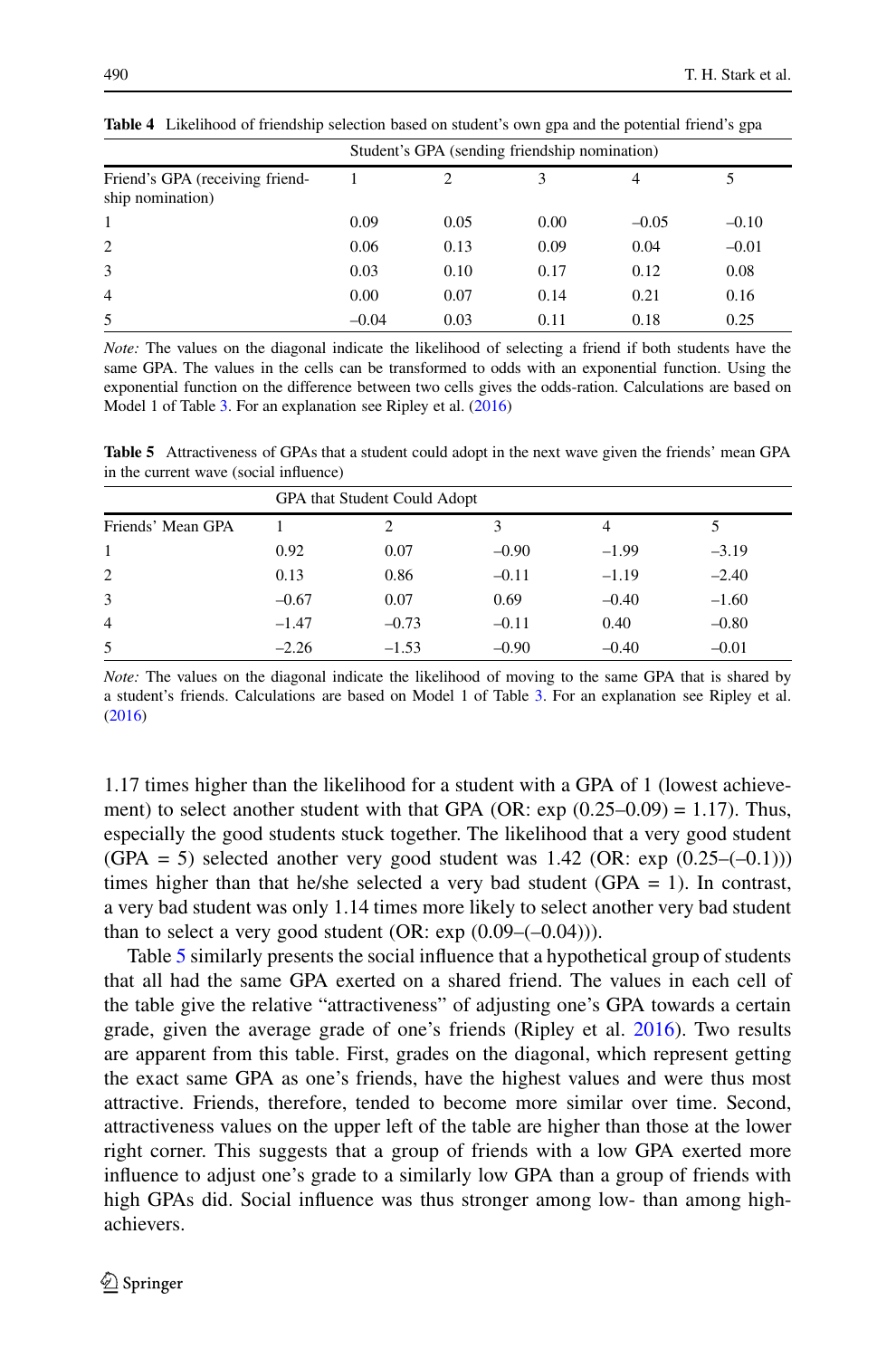# *3.2.2 Tests for an oppositional culture*

Based on oppositional culture theory, we expected differences between ethnic minority and majority students in their likelihood to select peers with similar grades (H3) or high-achieving peers (H4). To test Hypothesis 3, we included an interaction effect between being a self-identified ethnic minority member (minority ego) and the preference for friends with similar academic achievement (GPA similarity) to the selection part of the model. To accurately estimate this interaction, a mirroring interaction between average similarity and being a member of the ethnic minority was added to the influence part of the model. The interaction in the selection part between minority ego and GPA similarity shown in Model 2 of Table [3](#page-13-0) was nonsignificant ( $b = 0.02$ , *s. e.* = 0.22,  $p = 0.94$ ). This suggests that ethnic minority students were as likely as their ethnic majority peers to select friends with similar school performance. This leads to a rejection of Hypothesis 3.

To test Hypothesis 4, we added an interaction effect between being a self-identified ethnic minority member (ethnic minority ego) and the potential friends' academic achievement (GPA alter) to the selection part of the model. The negative interaction effect in Model 3 of Table [3](#page-13-0) shows that ethnic minority members were less likely than ethnic majority members to befriend peers with high academic achievement ( $b = -0.09$ , *s. e.* = 0.03,  $p = 0.01$ ). This is in line with Hypothesis 4. However, taking into account the constitutive terms GPA alter (*b* = 0.07, *s. e. =* 0.03,  $p = 0.01$ ) and belonging to an ethnic minority (minority ego:  $b = 0.06$ , *s. e.* = 0.02,  $p = 0.01$ ) reveals that it would be misleading to conclude that ethnic minority members preferred to befriend peers with low academic achievement. Rather, ethnic majority members tended to befriend peers with higher academic achievement, as indicated by the positive GPA alter effect, which due to the interaction refers only to ethnic majority member (the reference category in the minority ego variable). In contrast, ethnic minority members selected friends irrespective of their academic performance.

To test the remaining hypothesis based on oppositional culture theory, we assessed in Model 4 of Table [3](#page-13-0) whether social influence was more likely among same-ethnic than among inter-ethnic friends. This analysis hence distinguishes not only between students of the majority and minority groups but between students who belong to the same ethnic group (e. g. Turks, Poles) and students who belong to a different ethnic group. In the influence part of this model, we included an interaction between students' tendency to adjust their own academic achievement towards that of their friends (average similarity) and a dyadic covariate indicating whether two friends had the same ethnic background. In order to accurately estimate this social influence effect, we included the mirroring interaction in the selection part of Model 4. That is, we added an interaction that tested whether the effect of having similar academic achievement on friendship selection was stronger when two students had the same ethnicity.

Results of Model 4 show that social influence was indeed stronger in same-ethnic friendships than among inter-ethnic ones. The interaction between average similarity and same ethnic background was significant and positive ( $b = 1.78$ , s.  $e = 0.74$ ,  $p =$ 0.02). In contrast, the conditional main effect of average similarity was insignificant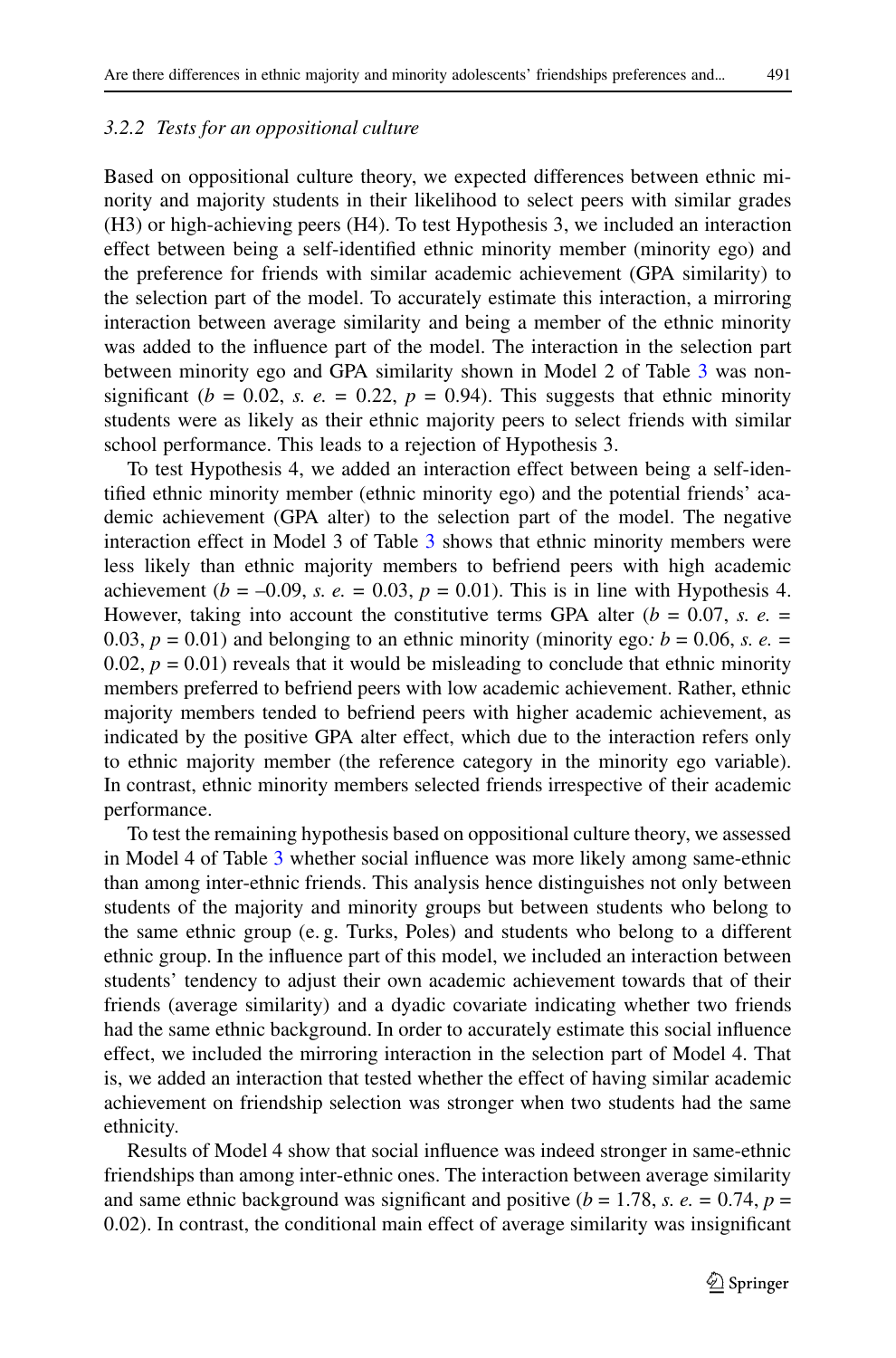$(b = 1.38, s. e. = 1.01, p = 0.17)$ , which suggest that friends from different ethnic groups did not influence each other academic achievement over time. These results are in line with Hypothesis 5.

### *3.2.3 Test of restricted opportunity effects*

The last hypothesis proposed that the limited opportunity to form same-ethnic friendships for minority students might mean that same academic achievement is more relevant for the selection of inter-ethnic friends.

The selection part of Model 4 in Table [3](#page-13-0) shows that students' tendency to befriend peers with similar academic achievement was equally strong for same- and interethnic ties. The positive GPA similarity effect  $(b = 0.30, s. e. = 0.12, p = 0.02)$  in combination with a non-significant interaction effect between GPA similarity and having the same ethnic background ( $b = -0.01$ , *s. e.* = 0.20,  $p = 0.94$ ) indicates that this process did not differ between same-ethnic and inter-ethnic friends. In other words, irrespective of students' ethnicity, friendships were formed more often between students with similar levels of academic achievement. This leads to a rejection of Hypothesis 6.

# **4 Discussion**

The present study found that secondary school students in Germany selected friends with similar academic achievement and that friends influenced each other's academic achievement. This echoes earlier findings from the U.S., where researchers also found selection and influence processes related to students' GPA (Flashman [2012a](#page-22-5); DeLay et al. [2016b](#page-22-12); Rambaran et al. [2016\)](#page-23-7). To the best of our knowledge, this is the first study to show social influence of school grades in a sample outside of the U.S. with an appropriate statistical model that accounts for students' tendency to choose friends with similar academic achievement.

Moreover, we found that selection based on academic achievement was more important among students with good grades and that high-achievers were more likely to select other high-achievers than low-achievers were to select other low-achievers. In contrast, the social influence of students' grades turned out to be stronger among friends with poor grades. Thus, it seems the tendency to adjust one's grades to that of one's friends is stronger among low-achievers.

## **4.1 Mixed evidence for an oppositional culture**

In contrast to our expectations, the selection and influence processes differed little between ethnic majority and self-identified ethnic minority adolescents. As one of the few differences, ethnic minority students were less likely than majority students to befriend high-achieving peers. This finding could be considered to be in line with predictions based on oppositional culture theory (Ogbu [1978;](#page-22-14) Fordham and Ogbu [1986\)](#page-22-15), according to which good performance in school might be considered "acting white" among ethnic minority children (Downey [2008\)](#page-22-16). However, a detailed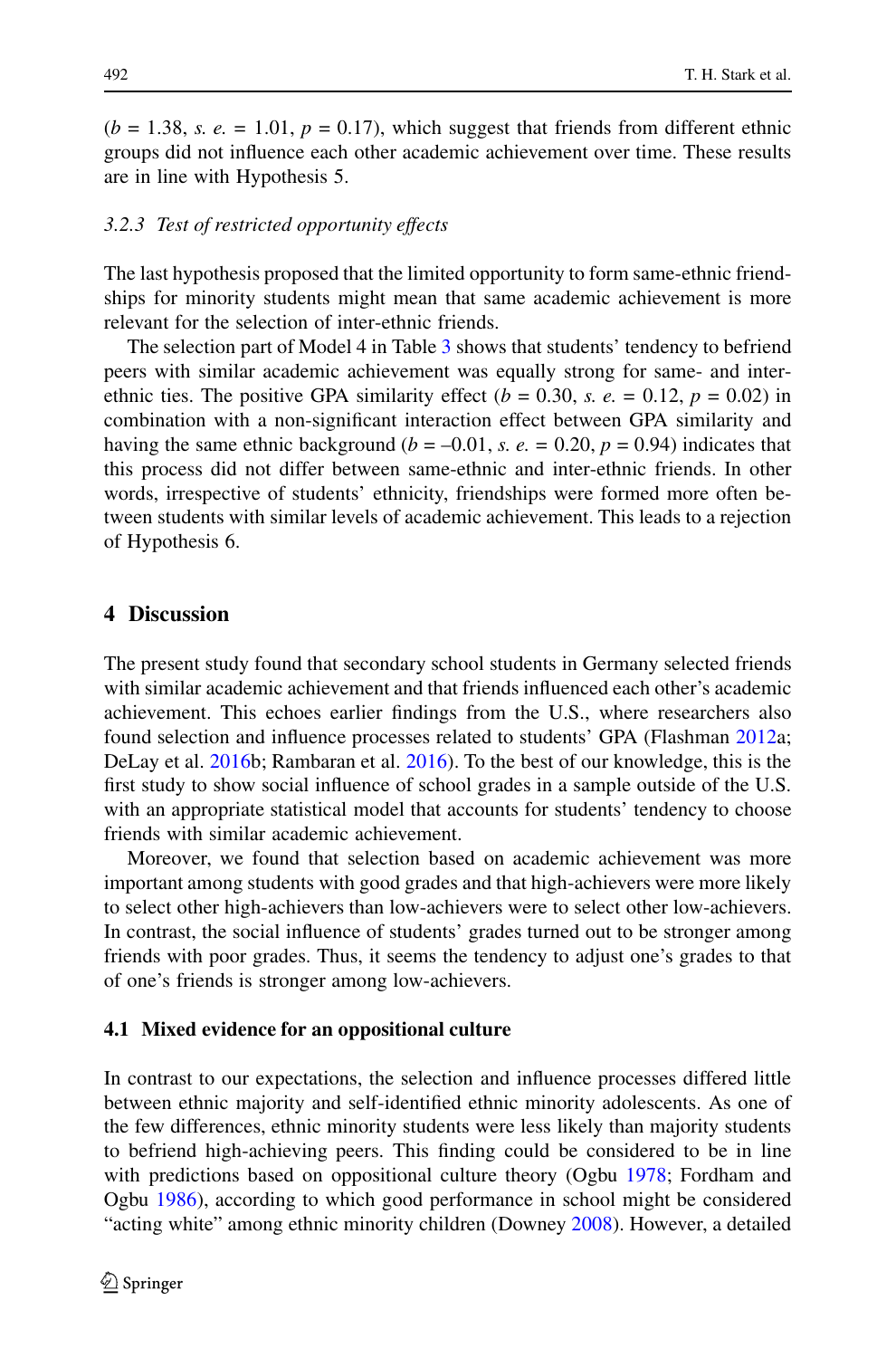look at the results revealed that ethnic minority students did not reject peers with good grades. Instead, majority members had a stronger preference for friends with good grades than minority members did. Thus, ethnic minority group members did not oppose having friends with good grades, but good grades seemed to be less important for their friendship choices.

Two other findings add further doubt to the oppositional culture interpretation of friendship selection. First, students' academic achievement did not significantly differ between ethnic minority and majority students in our sample in the first place. Only in one of three school forms did majority group students outperform the minority group. It is thus rather unlikely that minority students considered academic excellence to be a characteristic of the native majority  $-$  a prerequisite for oppositional culture theory. Second, ethnic minority and majority members turned out to be equally likely to select friends with similar academic performance. Similarity in academic achievement thus was an important criterion for friendship formation in both groups. Since minority students had equally good grades as the German students, this also meant that minority students did not have a preference for students with bad grades.

However, there was some support for the prediction derived from oppositional culture theory about the way friends influence students' academic achievement. Our analyses revealed that social influence with regard to academic achievement took mainly place between friends of the same ethnic group. Previous research using social network analysis with U.S. data had already established that friends influence each other's GPA (e. g., Flashman [2012a](#page-22-5); DeLay et al. [2016b](#page-22-12); Rambaran et al. [2016\)](#page-23-7). We could show that this influence is especially strong among same-ethnic friends. This finding corresponds with the idea that minority group members who reject pro-school norms enforce this rejection among their same-ethnic peers (Ogbu [1978;](#page-22-14) Fordham and Ogbu [1986\)](#page-22-15).

On the other hand, there is an alternative explanation for this effect that has nothing to do with oppositional cultures. Research has shown that adult members of ethnic minority groups rely heavily on their networks of co-ethnics to gain information about, for instance, the labor market in the host country and to make educational decisions for their children (Bauer et al. [2005\)](#page-21-13). It has been suggested that children of migrants adopt the same strategy and rely more heavily on sameethnic friends to gain school information and make educational decisions (Flashman [2014\)](#page-22-24). Accordingly, social influence may take place mainly among students of the same ethnic group simply because same-ethnic friendships may provide more reliable or relevant information.

Thus, whereas our results are not entirely consistent with the predictions of oppositional culture theory (Ogbu [1978;](#page-22-14) Fordham and Ogbu [1986\)](#page-22-15), they are actually consistent with the mixed evidence in the literature. Many U.S. studies found that ethnic minority students did not select high-performing friends (Tyson et al. [2005;](#page-23-11) Fryer and Torelli [2010\)](#page-22-25). However, many other studies found little evidence for an oppositional culture among ethnic minority students (Ainsworth-Darnell and Downey [1998;](#page-21-14) A. L. Harris [2006;](#page-22-26) A. L. Harris and Robinson [2007\)](#page-22-27). For instance, Flashman [\(2012b](#page-22-18)) found a similar preference for high-achieving friends among ethnic majority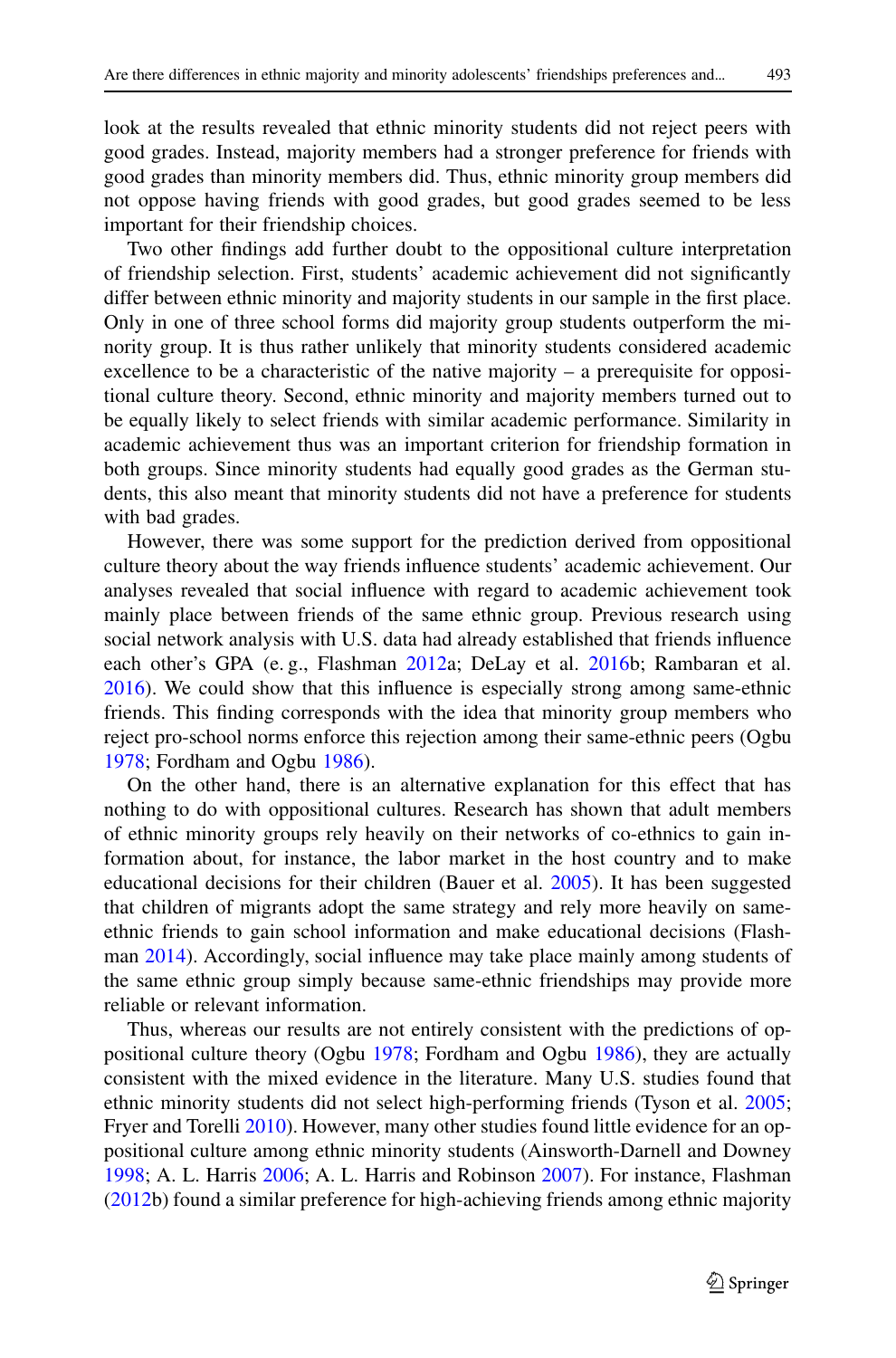and minority students when the minority students had the opportunity to select highachieving friends in their own ethnic group.

More research is needed to examine under which conditions oppositional culture theory holds. For example, minority students did not perform worse than majority students in our sample, even though this is a pattern typically observed in the German and European context (Heath et al. [2008;](#page-22-0) Dollmann [2016;](#page-22-1) Siegert and Olszenka [2016\)](#page-23-0). Schools in which the ethnic majority also constitutes the numeric majority and in which an achievement gap between these groups exists thus may provide additional settings for testing the predictions of oppositional culture theory.

# **4.2 No effects of the opportunity structure**

There was no evidence for our expectation that academic achievement may not play as much of a role for the selection of same-ethnic friends compared to inter-ethnic friends. We proposed that the well-established preference for friends of the own ethnic group (Stark and Flache [2012;](#page-23-3) Smith et al. [2016\)](#page-23-9) would trump students' preference for friends with similar school grades. That is, we hypothesized that same-ethnic friends would be chosen independently of their school performance because minority students typically have very few classmates of their own ethnic group to choose from. They, therefore, may have to accept same-ethnic friends with very different academic performance given that the alternative might be not to have same-ethnic friends at all. Inter-ethnic friendships, in contrast, can be chosen among a much larger group of peers, and thus can be based on similarity in other characteristics, such as similar academic achievement. However, we found no support for this reasoning in our data. Instead, same-ethnic and inter-ethnic friendships were based on similar academic achievement to the same extent. This again suggests that ethnic minority students in our sample did not consider good school performance as "acting white".

# **4.3 Limitations**

Our sample was quite specific, as we focused on ethnically diverse schools in one federal state of Germany. Next to the earlier mentioned restriction that the ethnic majority was not the numeric majority in these schools, this selection also excluded upper secondary schools ("Gymnasien") that are attended by relatively few minority students. In such schools of the highest academic track, school performance might actually be more salient than in lower and middle secondary schools, and might thus matter more for students' friendship choices.

Moreover, our data stem from students after the transition from German primary school (without ability tracking) to secondary schools that are tracked based on academic ability. This may partially explain why minority and majority students in our data had similar grades (with the exception of comprehensive schools). It may also mean that an anti-school norm may not reflect an oppositional culture in some schools of the lowest track but it may actually constitute the mainstream, even among ethnic majority youth. After all, the tracked school system could have signaled many students in our sample that they are worse in school than their peers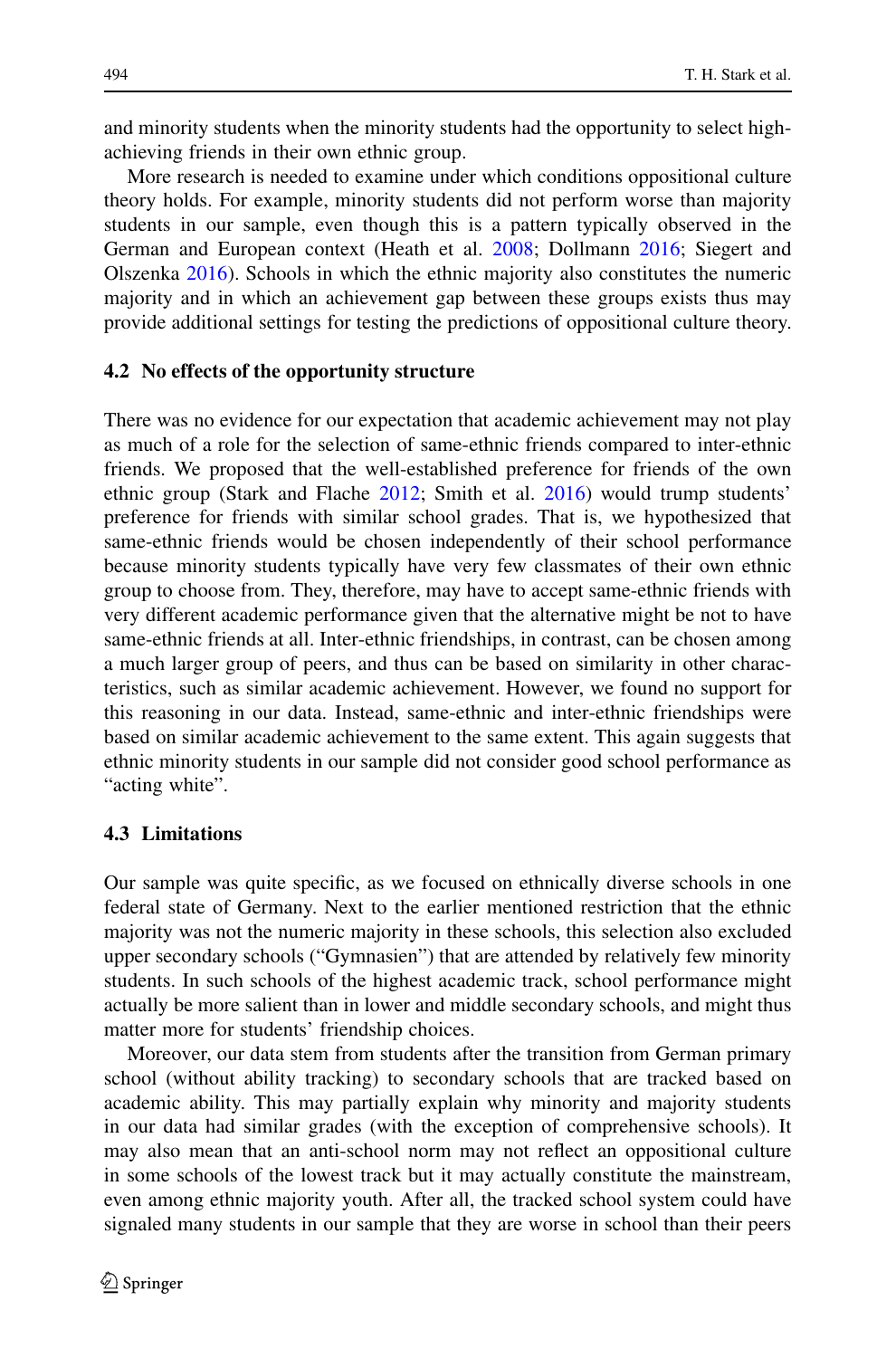who transitioned to a school of a higher academic track. Besides measuring antischool norms and oppositional culture directly, future research may thus also want to investigate the selection and influence based on GPA in primary schools where students have not yet been separated based on their grades. Thus, even though our analyses offer important insights into the role of academic achievement for friendship formation within the schools under study, it is an open question whether the results are generalizable to students in less ethnically diverse schools, to schools of a higher academic track, and, particularly, to schools that are not academically tracked.

Another limitation of the present study is that we assumed that the same processes take place among all ethnic minority groups. Oppositional culture theory argues that some minority students reject a pro-school norm because they think that education will not pay off in the long term due to existing discrimination (Ogbu [1978;](#page-22-14) Fordham and Ogbu [1986\)](#page-22-15). This may, however, be more applicable for some groups (e. g., Turks in Germany) than for others (e. g., Italians in Germany). Despite our ethnically diverse sample, we were not able to further distinguish between different countries of origin because even the largest ethnic groups consisted of too few students in each school for separate analyses. This prevented group-specific tests and even forced us to combine students from different ethnic origins into rather crude regional groups. Future research may try to improve upon this approach if data on even larger networks is available.

Another caveat is that we did not account for within-school tracking. For example, while students were taught within their classrooms in most subjects, in some subjects they were also separated, because of either ascribed characteristics (religion), academic interests, or previous achievement. Since adequately controlling for all different meeting opportunities within schools (such as different courses or extra-curricular activities) is hardly feasible, future studies may focus on settings with limited within-school tracking.

# **4.4 Implications**

The finding of friendship selection based on academic achievement and social influence on academic achievement among friends suggests a Matthew effect (Merton [1968\)](#page-22-6) with regard to grades in German schools. High achievers select other high achievers and become even better over time. Poor-performing students, by contrast, are at risk of being left behind, particularly because students with bad grades exert more social influence on their friends than students with good grades do. Flashman [\(2012b](#page-22-18)) suggested that such a process could widen existing achievement gaps between ethnic groups because ethnic minority students prefer to befriend other minority students (Stark and Flache [2012;](#page-23-3) Leszczensky and Pink [2015;](#page-22-4) Smith et al. [2016\)](#page-23-9). If these friends are low achievers and subsequently influence their sameethnic friends' academic achievement, the grades of minority students might go down. Our analyses replicate the strong preference for friends of the same ethnic group. Moreover, friends did indeed influence each other's GPA and this happened particularly among friends of the same ethnic group. However, since there was no achievement gap between ethnic minority and majority students to begin with, these processes did not lead to worse academic outcomes for ethnic minority students.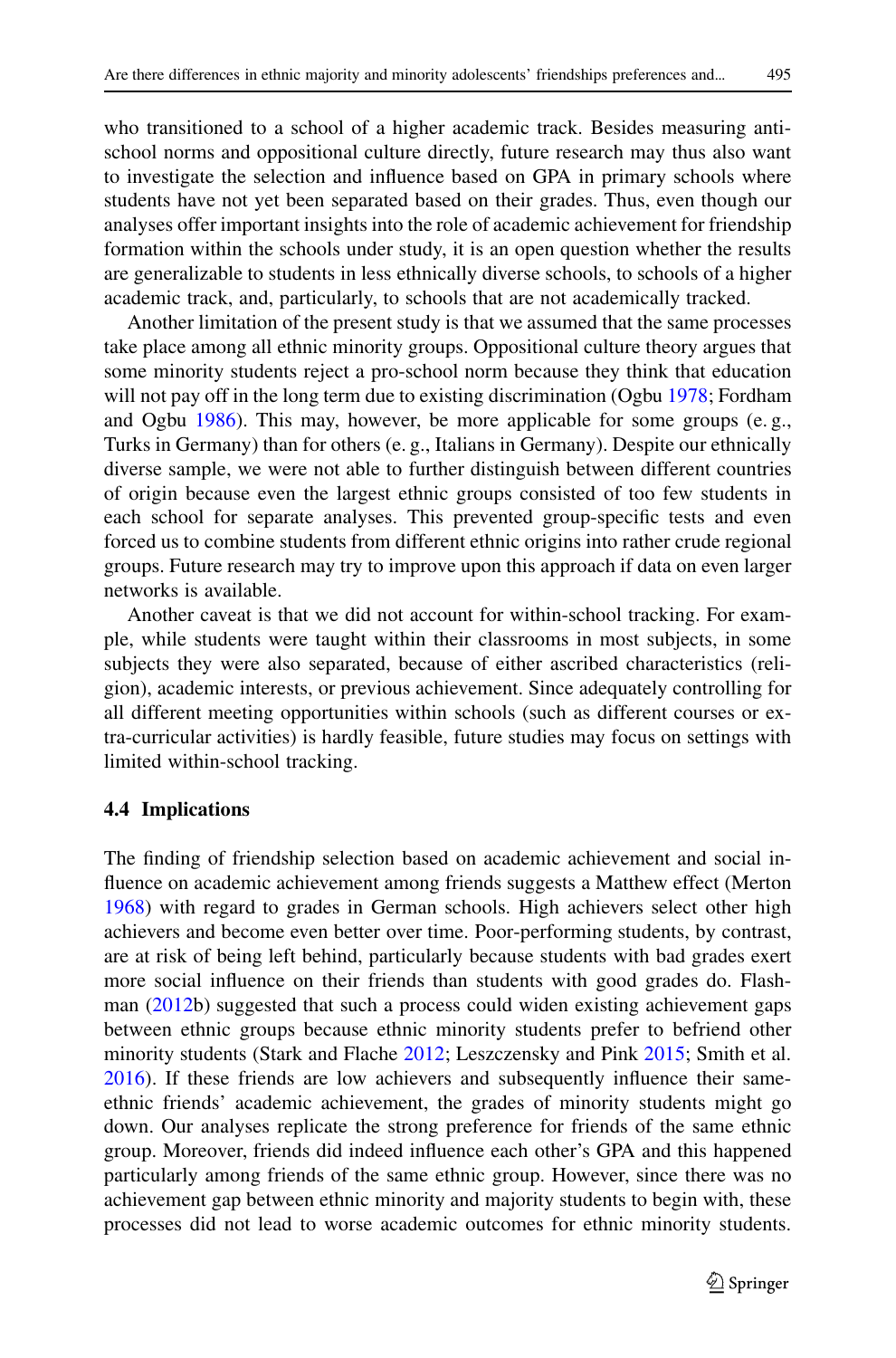The academic tracking of the German school system may have thus prevented such a downward spiral that could particularly affect students of ethnic minority groups. However, our data do not allow conclusions about what happened before students transferred to the academically tracked secondary schools. A Matthew effect with regard to academic achievement in primary schools may very well disproportionally harm students from ethnic minority groups and be partially responsible for the overrepresentation of these students in secondary schools of the lower academic tracks in Germany (Siegert and Olszenka [2016\)](#page-23-0). We are looking forward to future research addressing this possibility.

**Acknowledgment** The authors would like to thank two anonymous reviewers and, in particular, the editors of this special issue for their helpful feedback on earlier versions of this article.

**Open Access** This article is distributed under the terms of the Creative Commons Attribution 4.0 International License [\(http://creativecommons.org/licenses/by/4.0/\)](http://creativecommons.org/licenses/by/4.0/), which permits unrestricted use, distribution, and reproduction in any medium, provided you give appropriate credit to the original author(s) and the source, provide a link to the Creative Commons license, and indicate if changes were made.

**Funding** This work was supported by the Netherlands Organisation for Scientific Research under the Innovational Research Incentive Scheme (VENI grant 451-14-003). The empirical research upon which this paper is based was supported by a grant from the German Research Foundation (DFG/KA 1602/6-1).

### **References**

- <span id="page-21-0"></span>Agirdag, O., Van Houtte, M., & Van Avermaet, P. (2012). Why does the ethnic and Socio-economic composition of schools influence math achievement? The role of sense of futility and futility culture. *European Sociological Review*, *28*(3), 366–378.
- <span id="page-21-14"></span>Ainsworth-Darnell, J.W., & Downey, D.B. (1998). Assessing the oppositional culture explanation for racial/ethnic differences in school performance. *American Sociological Review*, *63*(4), 536–553.
- <span id="page-21-3"></span>Altermatt, E.R., & Pomerantz, E.M. (2003). The development of competence-related and motivational beliefs: an investigation of simi-larity and influence among friends. *Journal Of Educational Psychology*, *95*, 111–123.
- <span id="page-21-10"></span><span id="page-21-2"></span>An, W. H. (2015). Multilevel meta network analysis with application to studying network dynamics of network interventions. *Social Networks*, *43*, 48–56.
- <span id="page-21-13"></span>Bandura, A. (1977). *Social learning theory*. New Jersey: Prentice-Hall.
- Bauer, T., Epstein, G. S., & Gang, I. N. (2005). Enclaves, language, and the location choice of migrants. *Journal of Population Economics*, *18*(4), 649–662.
- <span id="page-21-12"></span><span id="page-21-11"></span>Block, P. (2015). Reciprocity, transitivity, and the mysterious three-cycle. *Social Networks*, *40*, 163–173.
- <span id="page-21-6"></span>Borenstein, M., Hedges, L. V., Higgins, J., & Rothstein, H.R. (2009). *Introduction to meta-analysis*. Chichester: John Wiley & Sons.
- Brechwald, W. A., & Prinstein, M. J. (2011). Beyond homophily: a decade of advances in understanding peer influence processes. *Journal of Research on Adolescence*, *21*(1), 166–179.
- <span id="page-21-9"></span>Bundesagentur für Arbeit (2014). *Der Arbeitsmarkt in Deutschland – Menschen mit Migrationshintergrund auf dem deutschen Arbeitsmarkt* (Arbeitsmarktberichterstattung Juni 2014).
- <span id="page-21-4"></span>Cialdini, R.B., & Goldstein, N. J. (2004). Social influence: compliance and conformity. *Annual Review of Psychology*, *55*, 591–621.
- <span id="page-21-1"></span>Coleman, J. S. (1988). Social capital in the creation of human capital. *American Journal of Sociology*, *94*, 95–120.
- <span id="page-21-7"></span>Cook, T. D., Deng, Y. Y., & Morgano, E. (2007). Friendship influences during early adolescence: the special role of friends' grade point average. *Journal of Research on Adolescence*, *17*(2), 325–356.
- <span id="page-21-5"></span>Crosnoe, R., Cavanagh, S., & Elder, G. H. J. (2003). Adolescent friendships as academic resources: the intersection of friend-ship, race, and school disadvantage. *Sociological Perspectives*, *46*, 331–352.
- <span id="page-21-8"></span>DeLay, D., Hanish, L. D., Martin, C. L., & Fabes, R. A. (2016a). Peer effects on head start children's preschool competency. *Developmental Psychology*, *52*(1), 58–70.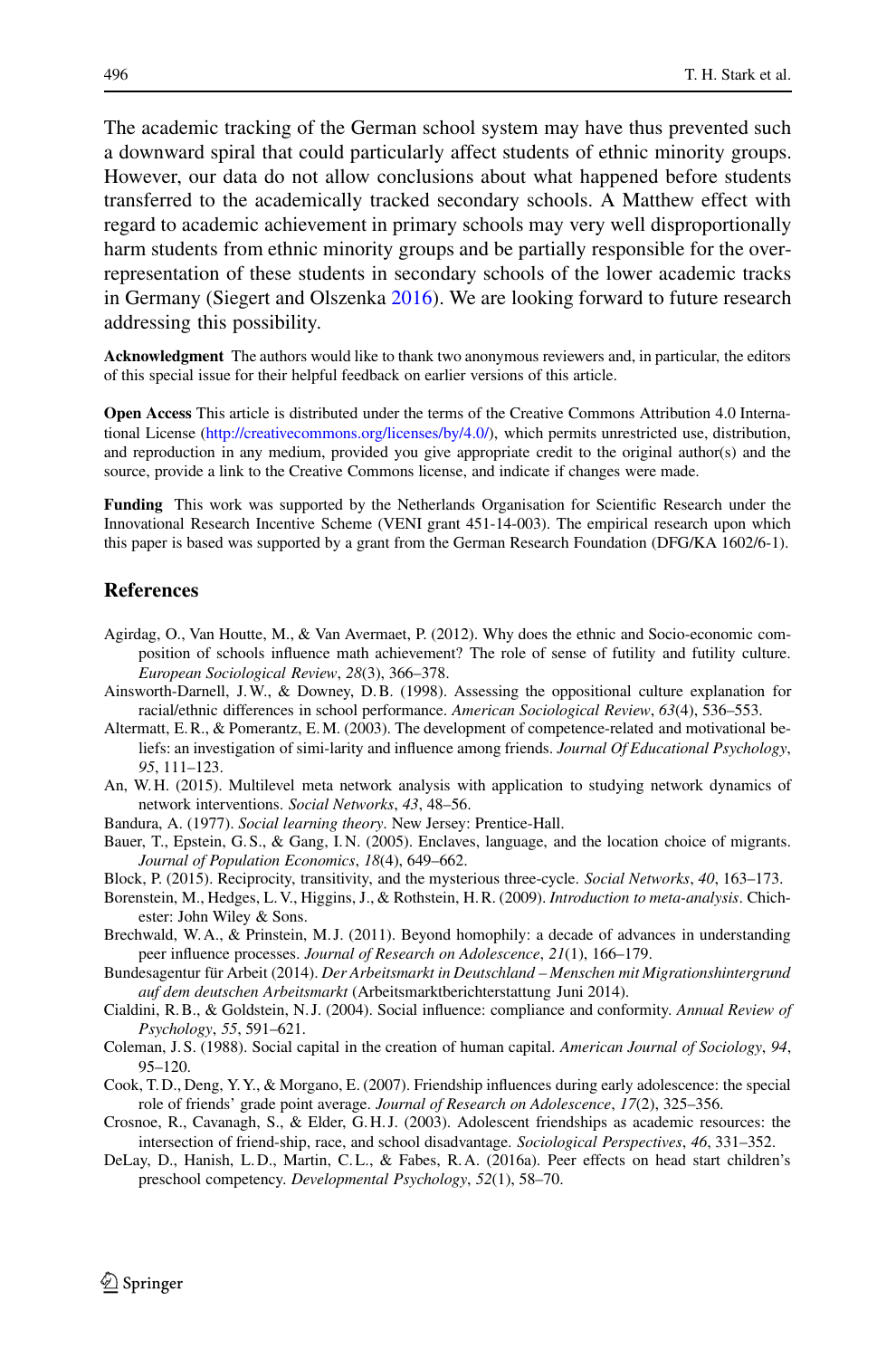- <span id="page-22-12"></span>DeLay, D., Zhang, L., Hanish, L. D., Miller, C. F., Fabes, R. A., Martin, C. L., & Updegraff, K. A. (2016b). Peer influence on academic performance: a social network analysis of social-emotional intervention effects. *Prevention Science*, *17*(8), 903–913.
- <span id="page-22-11"></span>Dieterich, S. E. (2015). The coevolution of adolescent friendship networks and school outcomes. Colorado State University, Fort Collins. https://dspace.library.colostate.edu/handle/10217/167097. Accessed: 14th July 2017.
- <span id="page-22-23"></span><span id="page-22-1"></span>DiPrete, T. A., & Buchmann, C. (2013). *The rise of women. The growing gender gap in education and what it means for american schools*. New York: SAGE.
- Dollmann, J. (2016). Der Übergang von der Primar in die Sekundarstufe. In C. Diehl, C. Hunkler, & C. Kristen (eds.), *Ethnische Ungleichheiten im Bildungsverlauf. Mechanismen, Befunde, Debatten* (pp. 517–542). Wiesbaden: Springer VS.
- <span id="page-22-16"></span><span id="page-22-7"></span>Downey, D.B. (2008). Black/white differences in school performance. The oppositional culture explanation. *Annual Review of Sociology*, *34*, 107–126.
- <span id="page-22-5"></span>Festinger, L. (1954). A theory of social comparison processes. *Human Relations*, *7*(2), 117–140.
- <span id="page-22-18"></span>Flashman, J. (2012a). Academic achievement and its impact on friend dynamics. *Sociology of Education*, *85*(1), 61–80.
- Flashman, J. (2012b). Different preferences or different opportunities? Explaining race differentials in the academic achievement of friends. *Social Science Research*, *41*(4), 888–903.
- <span id="page-22-24"></span><span id="page-22-15"></span>Flashman, J. (2014). Friend effects and racial disparities in academic achievement. *Sociological Science*, *1*, 260–276.
- Fordham, S., & Ogbu, J. U. (1986). Black students' school success: coping with the "burden of" acting white. *The Urban Review*, *18*(3), 176–206.
- <span id="page-22-25"></span>Fryer, R. G., & Torelli, P. (2010). An empirical analysis of 'acting white'. *Journal of Public Economics*, *94*(5), 380–396.
- <span id="page-22-26"></span>Harris, A.L. (2006). I (don't) hate school: revisiting oppositional culture theory of blacks' resistance to schooling. *Social Forces*, *85*(2), 797–834.
- <span id="page-22-27"></span>Harris, A.L., & Robinson, K. (2007). Schooling behaviors or prior skills? A cautionary tale of omitted variable bias within oppositional culture theory. *Sociology of Education*, *80*(2), 139–157.
- <span id="page-22-10"></span><span id="page-22-3"></span>Harris, J.R. (1995). Where is the child's environment: a group socialization theory of development. *Psychological Review*, *102*, 458–489.
- Hartl, A.C., Laursen, B., & Cillessen, A.H.N. (2015). A survival analysis of adolescent friendships: the downside of dissimilarity. *Psychological Science*, *26*(8), 1304–1315.
- <span id="page-22-0"></span>Heath, A. F., Rothon, C., & Kilpi, E. (2008). The second generation in Western Europe: education, unemployment, and occupational attainment. *Annual Review of Sociology*, *34*, 211–235.
- <span id="page-22-22"></span><span id="page-22-9"></span>Homans, G.C. (1974). *Social behavior: its elementary forms*. New York: Harcourt Brace.
- <span id="page-22-20"></span>Huisman, M., & Snijders, T. A.B. (2003). Statistical analysis of longitudinal network data with changing composition. *Sociological Methods & Research*, *32*(2), 253–287.
- <span id="page-22-17"></span>Huisman, M., & Steglich, C.E.G. (2008). Treatment of non-response in longitudinal network studies. *Social Networks*, *30*(4), 297–308.
- Kaas, L., & Manger, C. (2012). Ethnic discrimination in Germany's labour market: a field experiment. *German Economic Review*, *13*(1), 1–20.
- <span id="page-22-2"></span>Kindermann, T. A. (2007). Effects of naturally existing peer groups on changes in academic engagement in a cohort of sixth graders. *Child Development*, *78*, 1186–1203.
- <span id="page-22-4"></span>Leszczensky, L., & Pink, S. (2015). Ethnic friendship segregation in school: testing a rational choice argument of differences in ethnic homophily between classroom- and grade-level networks. *Social Networks*, *42*, 18–26.
- <span id="page-22-21"></span>Leszczensky, L., & Gräbs Santiago, A. (2015). The development and test of a measure of youth's ethnic and national identity. *Methods, data, analyses*, *9*(1), 87–110.
- <span id="page-22-19"></span>Leszczensky, L., Pink, S., & Kalter, F. (2015). *Friendship and Identity in School. Field Report on Wave 1, Wave 2, and Wave 3 (Technical Report)*. MZES Working Paper Nr. 161. Mannheim: MZES.
- <span id="page-22-8"></span>McPherson, M., Smith-Lovin, L., & Cook, J.M. (2001). Birds of a feather: homophily in social networks. *Annual Review of Sociology*, *27*, 415–444.
- <span id="page-22-14"></span><span id="page-22-6"></span>Merton, R. K. (1968). The Matthew effect in science: the reward and communication systems of science are considered. *Science*, *159*(3810), 606–623.
- Ogbu, J. (1978). *Minority education and caste: the American system in cross-cultural perspective*. New York: Academic Press.
- <span id="page-22-13"></span>Palacios, D., & Berger, C. (2015). Are good students desirable friends? Evidence for friendship selection among elementary students. *Estudios De Psicologia*, *36*(2), 496–508.